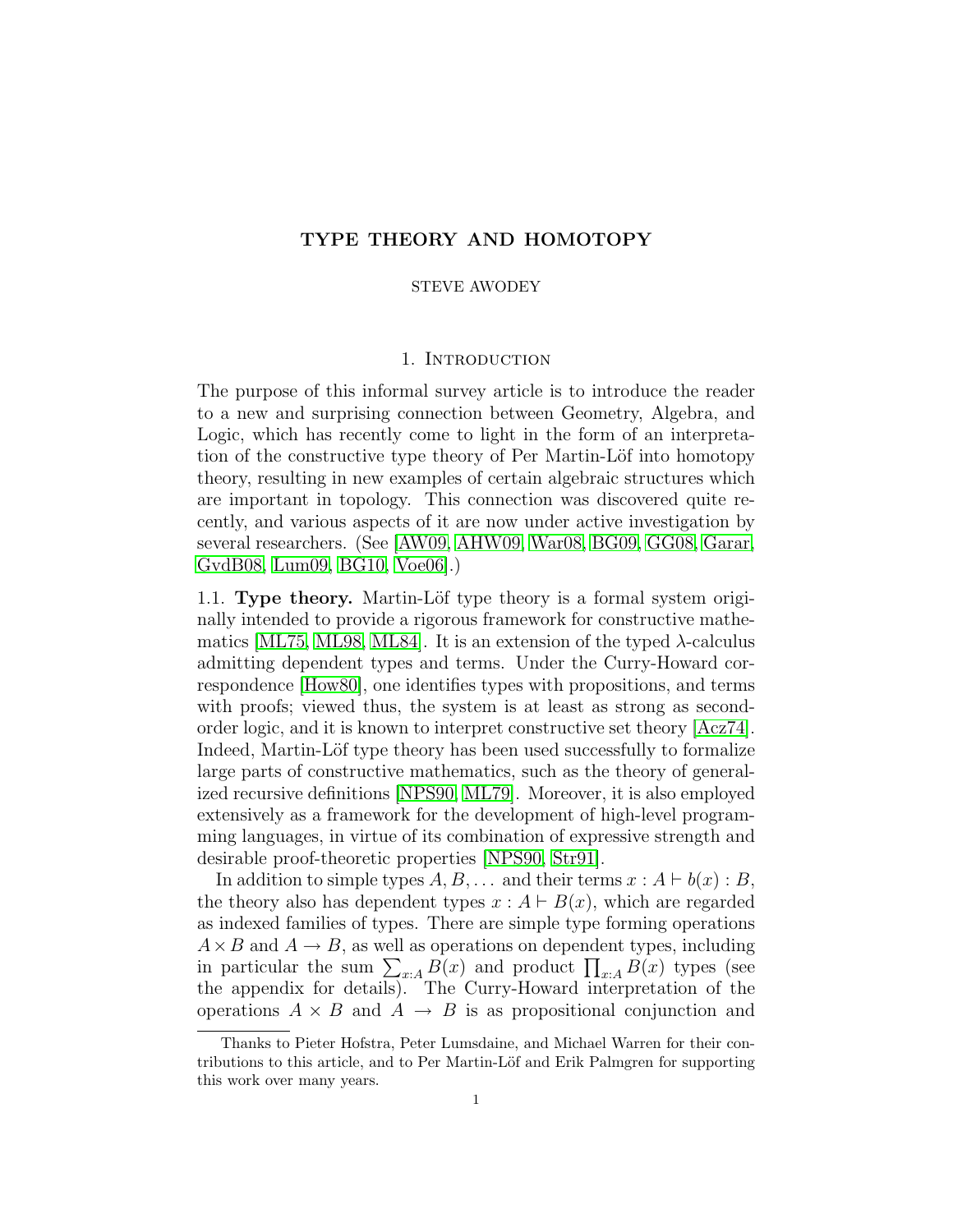implication, of course; the dependent types  $x : A \vdash B(x)$  are predicates, or more generally, relations,

$$
x_1:A_1,\ldots,x_n:A_n\vdash R(x_1,\ldots,x_n),
$$

and the sum  $\sum$  and product  $\prod$  operations are the existential ∃ and universal ∀ quantifiers, respectively.

It is now natural to further extend the type theory with a primitive equality relation, corresponding to the equality formulas of first-order logic. Specifically, given two terms  $a, b$  of the same type  $A$ , one can form a new **identity type**  $Id_A(a, b)$ , representing the proposition that a and b are equal; a term of this type thus represents a proof of the proposition that  $a$  equals  $b$ . In the intensional version of the theory, with which we are concerned here, one thus has two different notions of equality: propositional equality is the notion represented by the identity types, in that two terms are propositionally equal just if their identity type  $Id_A(a, b)$  is inhabited by a term. By contrast, definitional equality is a primitive relation on terms and is not represented by a type; it behaves much like equality between terms in the simplytyped lambda-calculus, or any conventional equational theory.

If the terms  $a$  and  $b$  are definitially equal, then (since they can be freely substituted for each other) they are also propositionally equal; but the converse is generally not true in the intensional version of the theory (the rules for identity types are given in the appendix). In the extensional theory, by contrast, the two notions of equality are forced by an additional rule to coincide. As a consequence, the extensional version of the theory is essentially a dependent type theory with a standard, extensional equality relation. As is well-known, however, the price one pays for this simplification is a loss of desirable proof-theoretic properties, such as strong normalization and decidable type checking and equality of terms [\[Str93,](#page-19-3) [Str91,](#page-19-2) [Hof95a\]](#page-17-6).

In the intensional theory, each type  $A$  is thus endowed by the identity types  $Id_A(a, b)$  with a non-trivial structure. Indeed, this structure was observed by Hofmann and Streicher in [\[HS98\]](#page-17-7) to satisfy condi-tions analogous to the familiar laws for groupoids.<sup>[1](#page-1-0)</sup> Specifically, the posited reflexivity of propositional equality produces identity proofs  $\mathbf{r}(a)$ : Id<sub>A</sub> $(a, a)$  for any term  $a : A$ , playing the role of a unit arrow  $1_a$ for a; and when  $f : \text{Id}_A(a, b)$  is an identity proof, then (corresponding

<span id="page-1-0"></span><sup>&</sup>lt;sup>1</sup>A groupoid is like a group, but with a partially-defined composition operation. Precisely, a groupoid can be defined as a category in which every arrow has an inverse. A group is thus a groupoid with only one object. Groupoids arise in topology as generalized fundamental groups, not tied to a choice of basepoint (see below).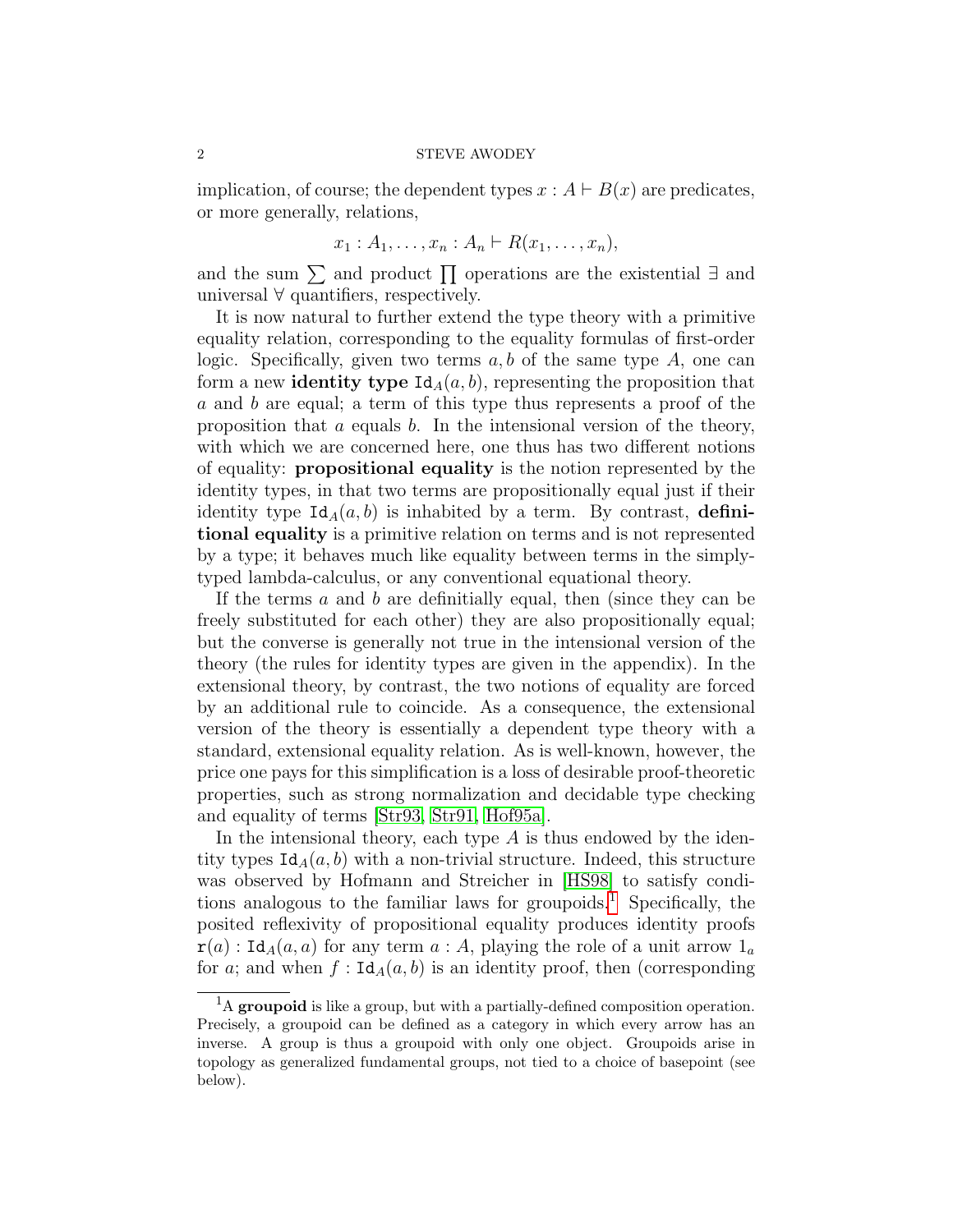to the symmetry of identity) there also exists a proof  $f^{-1}$ :  $\text{Id}_A(b, a)$ , to be thought of as the inverse of f; finally, when  $f : \text{Id}_A(a, b)$  and  $g : \text{Id}_A(b, c)$  are identity proofs, then (corresponding to transitivity) there is a new proof  $g \circ f : \text{Id}_A(a, c)$ , thought of as the composite of f and q. Moreover, this structure on each type  $A$  can be shown to satisfy the usual groupoid laws, but significantly, only up to propositional equality. We shall return to this point below.

The constructive character, computational tractability, and prooftheoretic clarity of the type theory are owed in part to this rather subtle treatment of equality between terms, which itself is expressible within the theory using the identity types  $\text{Id}_{A}(a, b)$ . Unlike extensional equality, which is computationally intractable, the expressibility of intensional equality within the theory leads to a system that is both powerful and expressive while retaining its important computational character. The cost of intensionality, however, has long been the resulting difficulty of finding a natural, conventional semantic interpretation. (See [\[Hof97,](#page-17-8) [Car86,](#page-17-9) [Hof95b,](#page-17-10) [Dyb96\]](#page-17-11) for previous semantics).

The new approach presented here constructs a bridge from constructive type theory to algebraic topology, exploiting both the axiomatic approach to homotopy of Quillen model categories, as well as the related algebraic methods involving (weak) higher-dimensional groupoids. This at once provides two new domains of interpretation for type theory. In doing so, it also permits logical methods to be combined with the traditional algebraic and topological approaches to homotopy theory, opening up a range of possible new applications of type theory in homotopy and higher-dimensional algebra. It also allows the importation into homotopy theory of computational tools based on the type theory, such as the computer proof assistants Coq and Agda  $(cf. |TLG06|).$ 

1.2. Homotopy theory. In homotopy theory one is concerned with spaces and continuous mappings up to homotopy; a homotopy between continuous maps  $f, g: X \longrightarrow Y$  is a continuous map  $\vartheta$ :  $X \times [0, 1] \longrightarrow Y$  satisfying  $\vartheta(x, 0) = f(x)$  and  $\vartheta(x, 1) = g(x)$ . Such a homotopy  $\vartheta$  can be thought of as a "continuous deformation" of f into g. Two spaces are said to be homotopy-equivalent if there are continuous maps going back and forth, the composites of which are homotopical to the respective identity mappings. Such spaces may be thought of as differing only by a continuous deformation. Algebraic invariants, such as homology or the fundamental group, are homotopyinvariant, in that any spaces that are homotopy-equivalent must have the same invariants.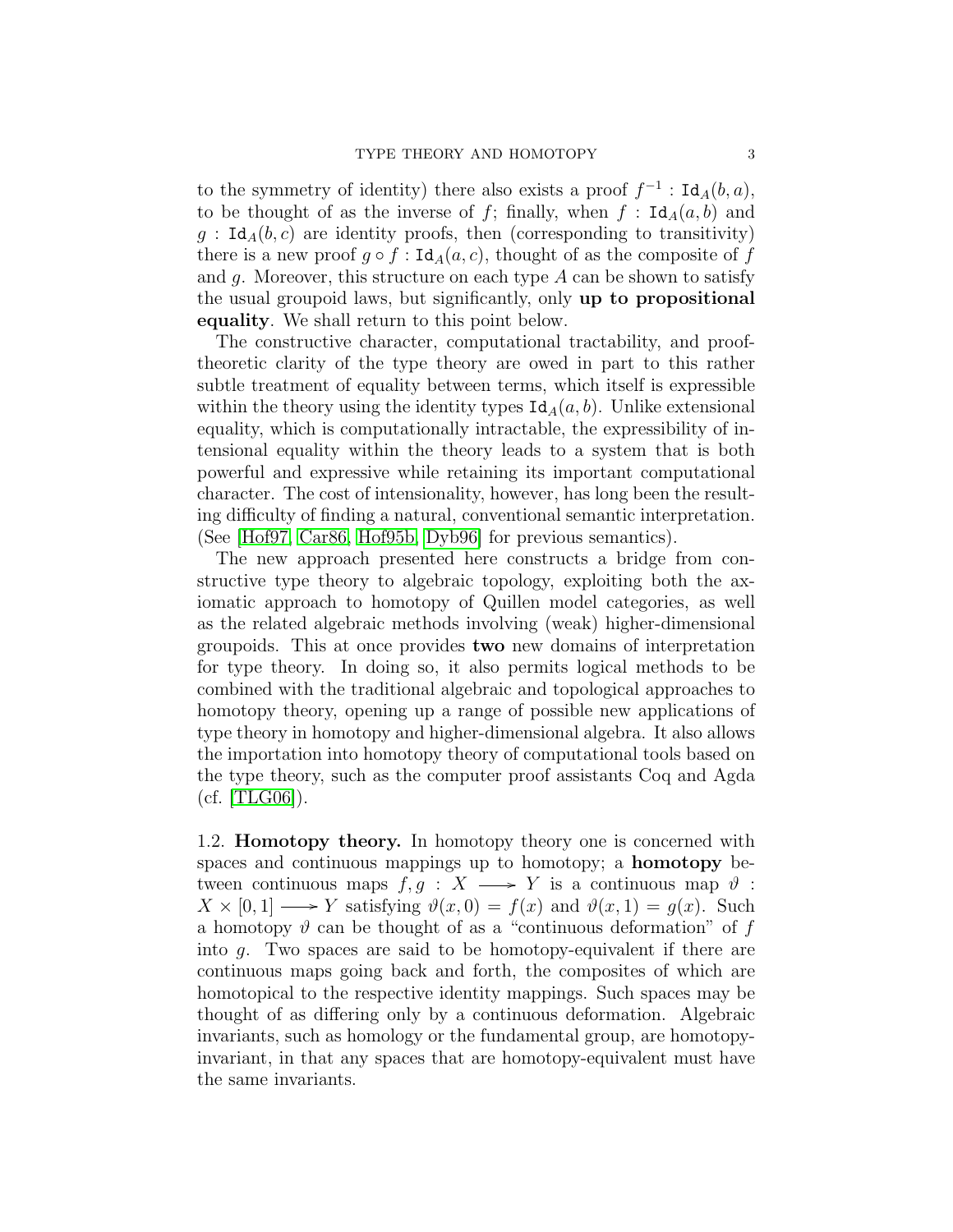It is natural to also consider homotopies between homotopies, referred to as **higher homotopies**. When we consider a space  $X$ , a distinguished point  $p \in X$ , and the paths in X beginning and ending at  $p$ , and identify such paths up to homotopy, the result is the **funda**mental group  $\pi(X, p)$  of the space at the point. Pursuing an idea of Grothendieck's [\[Gro83\]](#page-17-12), modern homotopy theory generalizes this classical construction in several directions: first, we remove the dependence on the base-point p by considering the **fundamental groupoid**  $\pi(X)$ , consisting of all points and all paths up to homotopy. Next, rather than identifying homotopic paths, we can consider the homotopies between paths as distinct, new objects of a higher dimension (just as the paths themselves are homotopies between points). Continuing in this way, we obtain a structure consisting of the points of X, the paths in  $X$ , the homotopies between paths, the higher homotopies between homotopies, and so on for even higher homotopies. The resulting structure  $\pi_{\infty}(X)$ is called the **fundamental weak**  $\infty$ -groupoid of X. Such higherdimensional algebraic structures now play a central role in homotopy theory (see e.g. [\[KV91\]](#page-18-6)); they capture much more of the homotopical information of a space than does the fundamental group  $\pi(X, p)$ , or the groupoid  $\pi(X) = \pi_1(X)$ , which is a quotient of  $\pi_{\infty}(X)$  by collapsing the higher homotopies. As discussed in subsection [2.4](#page-10-0) below, it has recently been shown that such higher-dimensional groupoids also arise naturally in intensional type theory.

Another central concept in modern homotopy theory is that of a Quillen model structure, which captures axiomatically some of the essential features of homotopy of topological spaces, enabling one to "do homotopy" in different mathematical settings, and to express the fact that two settings carry the same homotopical information. Quillen [\[Qui67\]](#page-18-7) introduced model categories as an abstract framework for homotopy theory which would apply to a wide range of mathematical settings. Such a structure consists of the specification of three classes of maps (the fibrations, weak equivalences, and cofibrations) satisfying certain conditions typical of the leading topological examples. The resulting framework of axiomatic homotopy theory allows the development of the main lines of classical homotopy theory (fundamental groups, homotopies of maps, strong and weak equivalence, homotopy limits, etc.) independently of any one specific setting. Thus, for instance, it is also applicable not only in spaces and simplicial sets, but also in new settings, as in the work of Voevodsky on the homotopy theory of schemes [\[MV99\]](#page-18-8), or that of Joyal [\[Joy02,](#page-18-9) [Joy\]](#page-18-10) and Lurie [\[Lur09\]](#page-18-11) on quasicategories. In the work under consideration here (subsection [2.3\)](#page-5-0), it is shown that Martin-Löf type theory can be interpreted in any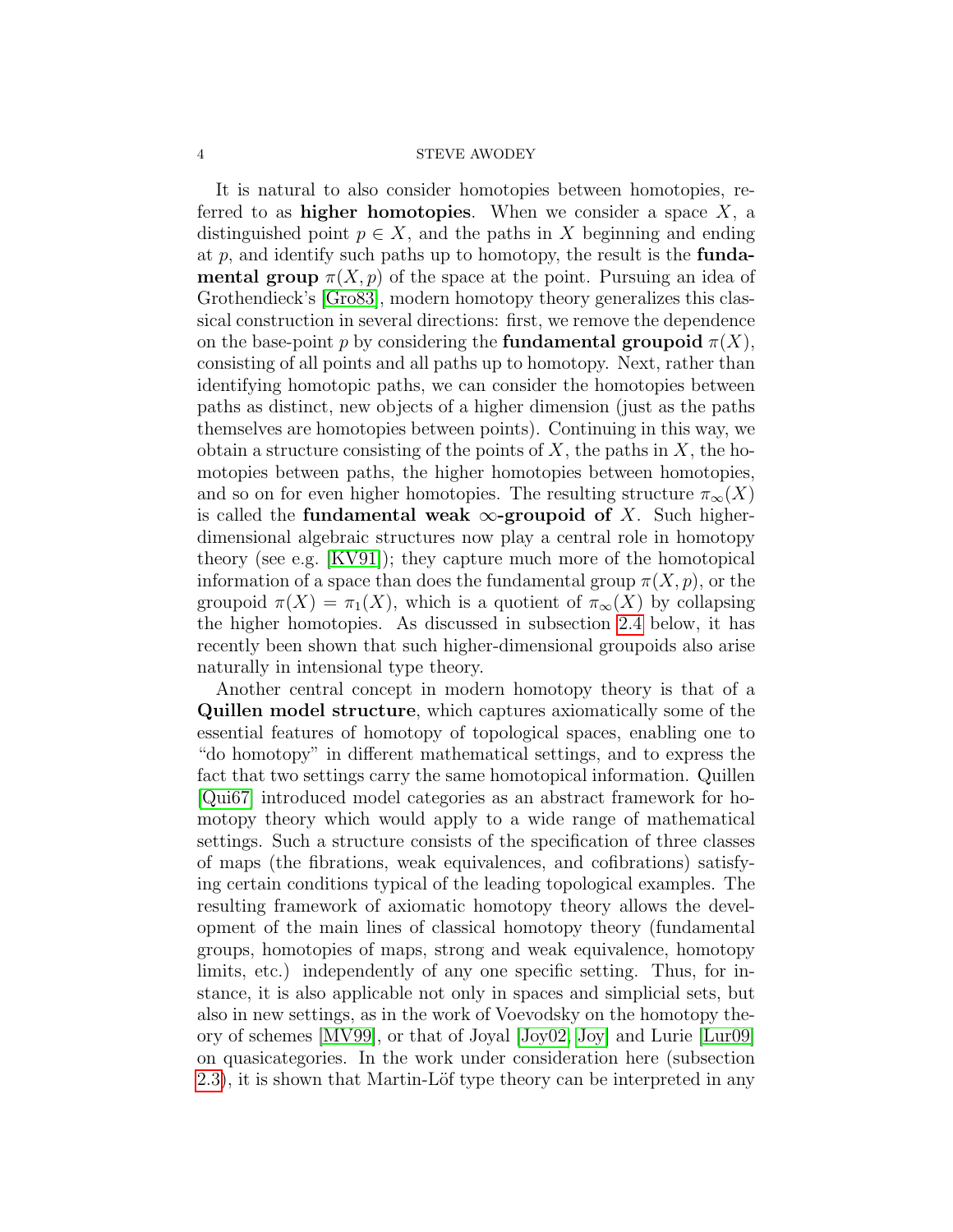model category. This allows the use of type theory to reason formally and systematically about homotopy theory.

### 2. The homotopy interpretation

2.1. Background. Among the most thorough, recent treatments of the extensional type theory are the two papers [\[MP00,](#page-18-12) [MP02\]](#page-18-13) by Moerdijk and Palmgren from 2000 and 2002. The authors also announced a projected third paper devoted to the intensional theory, which never appeared. Their intention was presumably to make use of higher categories and, perhaps, Quillen model structures. No preliminary results were stated, but see [\[Pal03\]](#page-18-14).

In 2006, Vladimir Voevodsky gave a series of lectures at Stanford University entitled "Homotopy lambda-calculus", in which an interpretation of intensional type theory into simplicial sets was proposed (see [\[Voe06\]](#page-19-1)). At the same time, and independently, the author and his doctoral student Michael Warren established the interpretation of intensional type theory in Quillen model structures, following a suggestion of Moerdijk.

All of these approaches derive from the pioneering work of Hoffmann and Streicher [\[HS98\]](#page-17-7), which we now summarize.

2.2. Groupoid semantics. A model of type theory is *extensional* if the following reflection rule is satisfied:

$$
\frac{p: \text{Id}_A(a, b)}{a = b: A} \text{ Id-reflection}
$$

I.e., the identity type  $Id_A(a, b)$  in extensional models captures no more information than whether or not the terms  $a$  and  $b$  are definitionally equal. Although type checking is decidable in the intensional theory, it fails to be so in the extensional theory obtained by adding Id-reflection as a rule governing identity types. This fact is the principal motivation for studying intensional rather than extensional type theories (cf. [\[Str91\]](#page-19-2) for a discussion of the difference between the intensional and extensional forms of the theory). A good notion of a model for the extensional theory is due to Seely [\[See84\]](#page-18-15), who showed that one can interpret type dependency in locally cartesian closed categories in a very natural way. (There are certain coherence issues, prompting a later refinement by Hofmann [\[Hof97\]](#page-17-8), but this need not concern us here.) Of course, intensional type theory can also be interpreted this way, but then the interpretation of the identity types necessarily becomes trivial in the above sense

The first natural, non-trivial semantics for intensional type theory were developed by Hoffmann and Streicher [\[HS98\]](#page-17-7) using groupoids,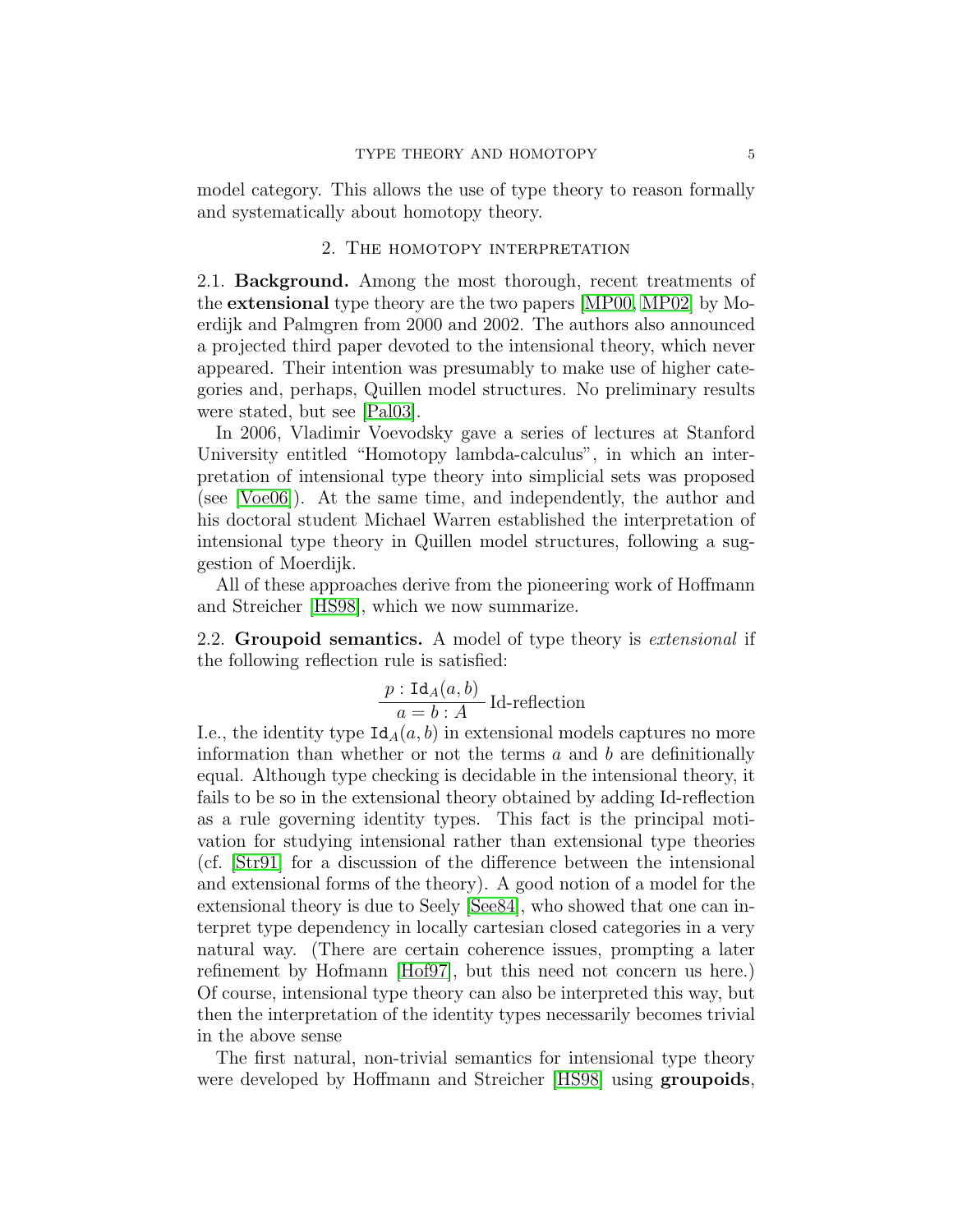which are categories in which every arrow is an iso. The category of groupoids is not locally cartesian closed [\[Pal03\]](#page-18-14), and the model employs certain fibrations (equivalently, groupoid-valued functors) to model type dependency. Intuitively, the identity type over a groupoid G is interpreted as the groupoid  $G^{\rightarrow}$  of arrows in G, so that an identity proof f :  $\text{Id}_A(a, b)$  becomes an arrow  $f : a \to b$  in G. The interpretation no longer validates extensionality, since there can be different elements a, b related by non-identity arrows  $f: a \rightarrow b$ . Indeed, there may be many different such arrows  $f, g : a \implies b$ ; however—unlike in the type theory—these cannot in turn be further related by identity terms of higher type  $\vartheta$ :  $\text{Id}_{\text{Id}_A}(f,g)$ , since a (conventional) groupoid generally has no such higher-dimensional structure. Thus the groupoid semantics validates a certain truncation principle, stating that all higher identity types are trivial—a form of extensionality one dimension up. In particular, the groupoid laws for the identity types are strictly satisfied in these models, rather than holding only up to propositional equality.

This situation suggests the use of the higher-dimensional analogues of groupoids, as formulated in homotopy theory, in order to provide models admitting non-trivial higher identity types. Such higher groupoids occur naturally as the (higher) fundamental groupoids of spaces (as discussed above). A step in this direction was made by Garner [\[Garar\]](#page-17-2), who uses a 2-dimensional notion of fibration to model intensional type theory in 2-groupoids, and shows that when various truncation axioms are added, the resulting theory is sound and complete with respect to this semantics. In his dissertation [\[War08\]](#page-19-0), Warren showed that infinite-dimensional groupoids also give rise to models, which validate no such additional truncation axioms (see also [\[War10\]](#page-19-5)). Such models do, however, satisfy type-theoretically unprovable strictness conditions such as the associativity of composition. It seems clear that one will ultimately need to use weak infinite dimensional groupoids in order to faithfully model the full intensional type theory (see subsection [2.4](#page-10-0) below).

<span id="page-5-0"></span>2.3. Homotopical models of type theory. Groupoids and their homomorphisms arise in homotopy theory as a "model" (i.e. a representation) of topological spaces with homotopy classes of continuous maps. There are other models as well, such as simplicial sets. The idea of a Quillen model structure (cf. [\[Qui67,](#page-18-7) [Bou77\]](#page-17-13)) is to axiomatize the common features of these different models of homotopy, allowing one to develop the theory in an abstract general setting, and to compare different particular settings.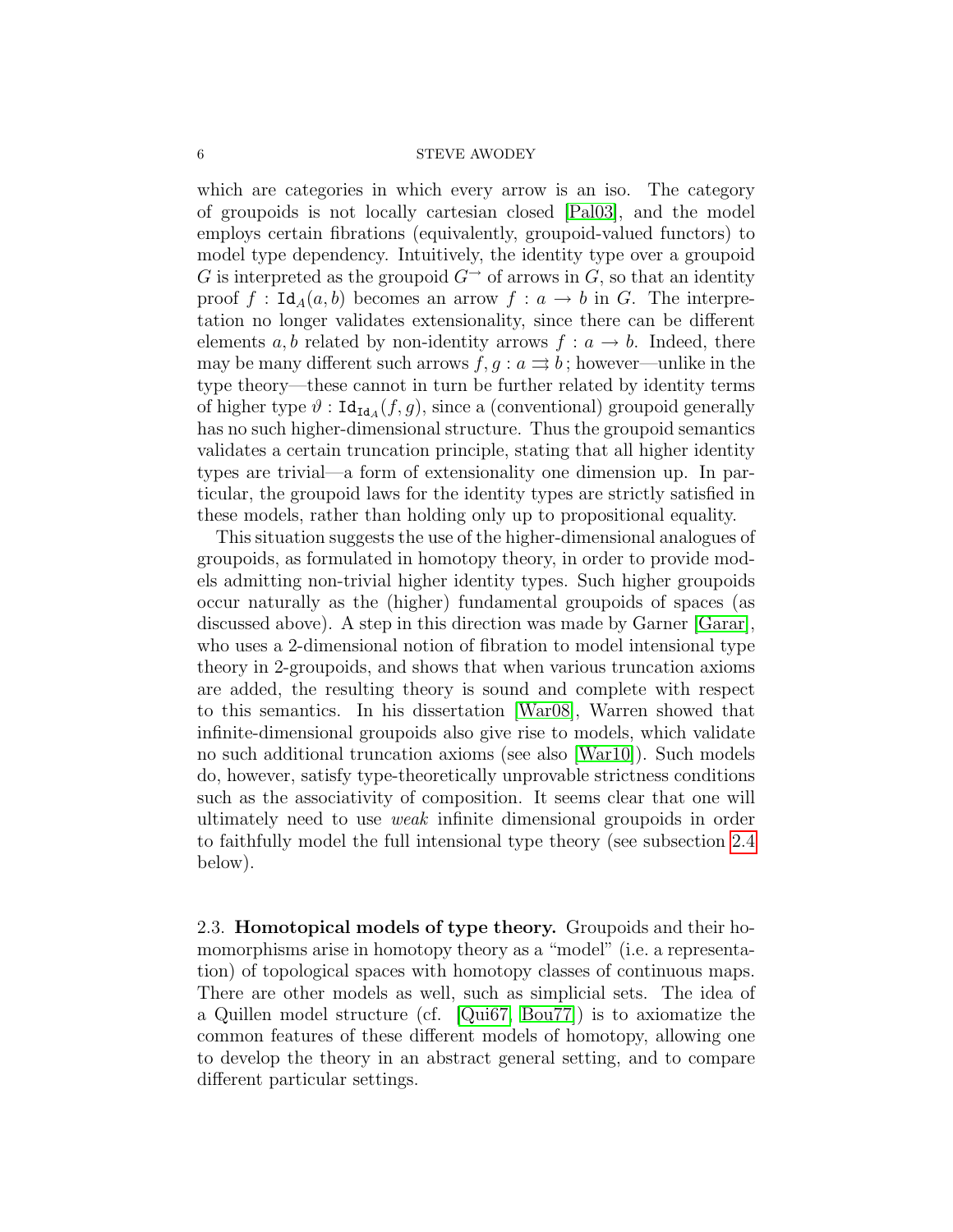This axiomatic framework also provides a convenient way of specifying a general semantics for intensional type theory, not tied to a particular choice of groupoids, 2-groupoids,  $\infty$ -groupoids, simplicial sets, etc., or even spaces themselves. The basic result in this connection states that it is possible to model the intensional type theory in any Quillen model category [\[AW09\]](#page-16-0) (see also [\[War08\]](#page-19-0)). The idea is that a type is interpreted as an abstract "space"  $X$  and a term  $x : X \vdash a(x) : A$  as a continuous function  $a : X \longrightarrow A$ . Thus e.g. a closed term  $a : A$  is a point  $a$  of  $A$ , an identity term  $p : \text{Id}_A(a, b)$  is then a path  $p: a \rightarrow b$  in A (a homotopy between points!). A "higher" identity term  $\vartheta$ : Id<sub>Id<sub>4</sub>(a,b)</sub> $(p, q)$  is a homotopy between the paths p and q, and so on for even higher identity terms and higher homotopies. In this interpretation, one uses abstract "fibrations" to interpret dependent types, and abstract "path spaces" to model identity types, recovering the groupoid model and its relatives as special cases.

In [\[GG08\]](#page-17-1) it was then shown that the type theory itself carries a natural homotopy structure (i.e. a weak factorization system), so that the theory is not only sound, but also logically complete with respect to such abstract homotopical semantics. While some "coherence" issues regarding the strictness of the interpretation remain to be worked out (again, see [\[War08\]](#page-19-0), as well as [\[BG10\]](#page-17-4)), together these results clearly establish not only the viability of the homotopical interpretation as a semantics for type theory, but also the possibility of using type theory to reason in Quillen model structures. That is to say, they suggest that intensional type theory can be seen as a "logic of homotopy theory".

In order to describe the interpretation in somewhat more detail, we first recall a few standard definitions. In any category  $\mathcal{C}$ , given maps  $f : A \longrightarrow B$  and  $g : C \longrightarrow D$ , we write f  $\uparrow$  g to indicate that f has the *left-lifting property* (LLP) with respect to  $g$ : for any commutative square



there exists a diagonal map  $j : B \longrightarrow C$  such that  $j \circ f = h$  and  $g \circ j = i$ . If M is any collection of maps in C, we denote by <sup> $\uparrow$ </sup>M the collection of maps in  $\mathcal C$  having the LLP with respect to all maps in M. The collection of maps  $M^{\uparrow}$  is defined similarly. A weak factorization system  $(L, R)$  in a category C consists of two collections L (the "leftclass") and R (the "right-class") of maps in  $\mathcal C$  such that: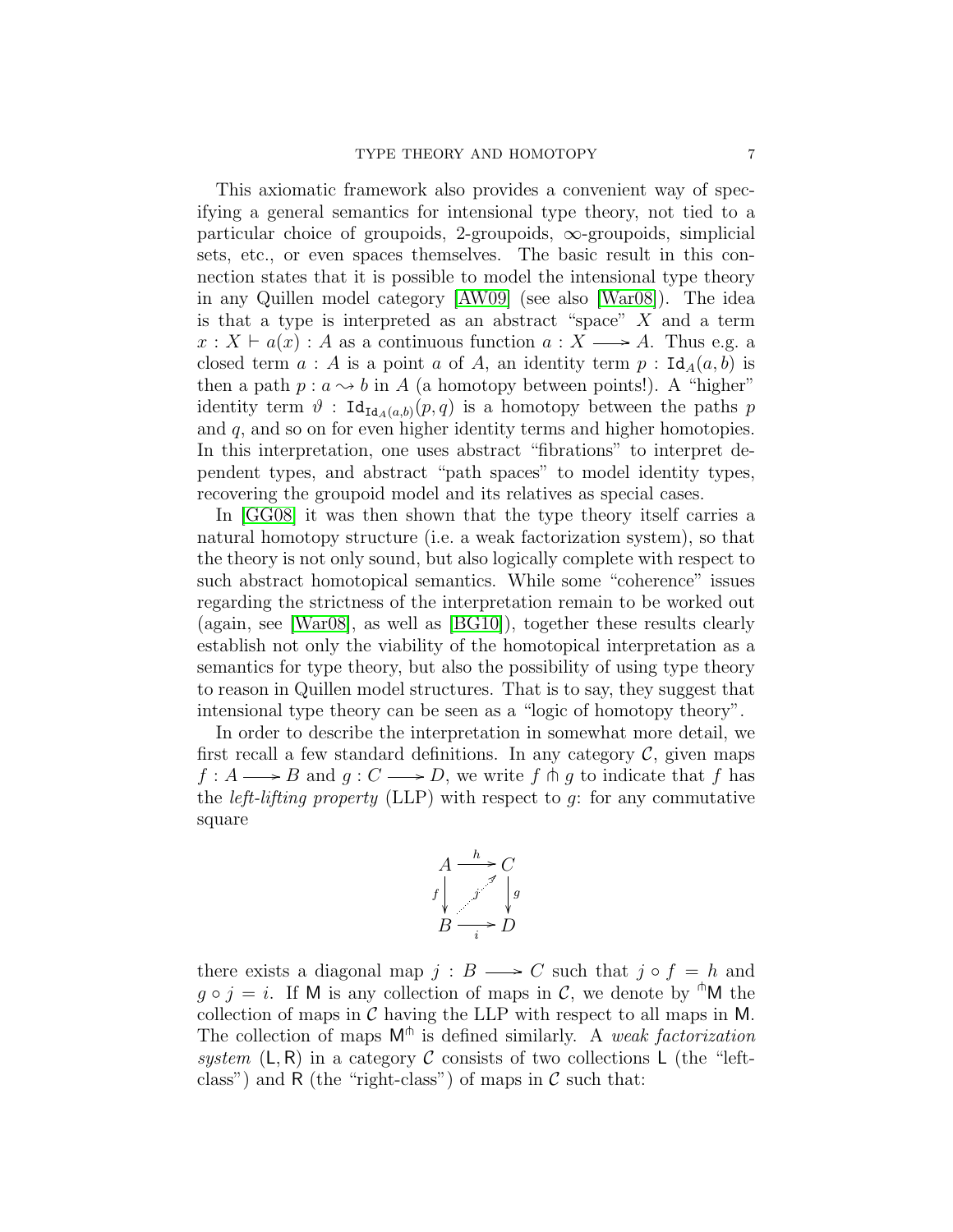(1) Every map  $f : A \longrightarrow B$  has a factorization as  $f = p \circ i$ , where  $i \in L$  and  $p \in R$ .



(2) 
$$
\mathsf{L} = {}^{\mathsf{h}} \mathsf{R}
$$
 and  $\mathsf{L}^{\mathsf{h}} = \mathsf{R}$ .

A *(closed)* model category  $\lbrack \text{Qui67} \rbrack$  is a bicomplete category  $\mathcal C$  equipped with subcategories F (fibrations), C (cofibrations) and W (weak equivalences), satisfying the following two conditions: (1) Given any maps  $g \circ f = h$ , if any two of  $f, g, h$  are weak equivalences, then so is the third; (2) both  $(C, F \cap W)$  and  $(C \cap W, F)$  are weak factorization systems. A map f in a model category is a trivial cofibration if it is both a cofibration and a weak equivalence. Dually, a trivial fibration is a map which is both a fibration and a weak equivalence. An object  $A$  is said to be *fibrant* if the canonical map  $A \longrightarrow 1$  is a fibration. Dually, A is *cofibrant* if  $0 \rightarrow A$  is a cofibration.

Examples of model categories include the following:

- (1) The category Top of topological spaces, with fibrations the Serre fibrations, weak equivalences the weak homotopy equivalences, and cofibrations those maps which have the LLP with respect to trivial fibrations. The cofibrant objects in this model structure are retracts of spaces constructed, like CW-complexes, by attaching cells.
- (2) The category SSet of simplicial sets, with cofibrations the monomorphisms, fibrations the Kan fibrations, and weak equivalences the weak homotopy equivalences. The fibrant objects for this model structure are the Kan complexes.
- (3) The category Gpd of (small) groupoids, with cofibrations the homomorphisms that are injective on objects, fibrations the Grothendieck fibrations, and weak equivalences the categorical equivalences. Here all objects are both fibrant and cofibrant.

See e.g. [\[DS95,](#page-17-14) [Hov99\]](#page-17-15) for further examples and details.

Finally, recall that in any model category  $\mathcal{C}$ , a *(very good)* path object  $A<sup>I</sup>$  for an object A consists of a factorization

<span id="page-7-0"></span>
$$
A \xrightarrow{\begin{array}{c} r \to A^I \\ \searrow \searrow \searrow \\ A \times A, \end{array}} (1)
$$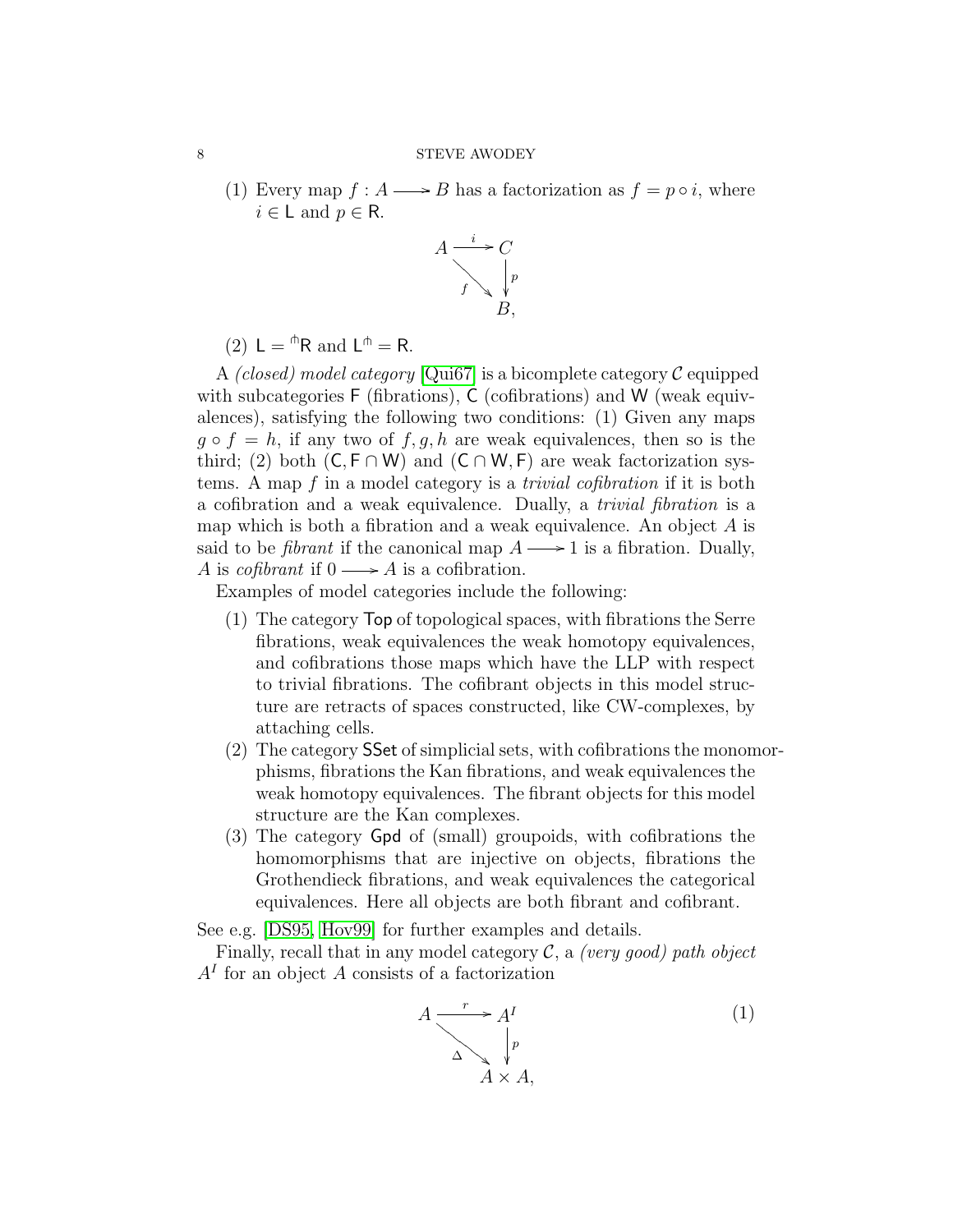of the diagonal map  $\Delta: A \longrightarrow A \times A$  as a trivial cofibration r followed by a fibration  $p$  (see [\[Hov99\]](#page-17-15)). Paradigm examples of path objects are given by exponentiation by a suitable "unit interval" I in either Gpd or, when the object  $A$  is a Kan complex, in SSet. In e.g. the former case,  $G^I$  is just the "arrow groupoid"  $G^{\rightarrow}$ , consisting of all arrows in the groupoid G. Path objects always exist, but are not uniquely determined. In many examples, however, they can be chosen functorially.

We can now describe the homotopy interpretation of type theory more precisely. Whereas the idea of the Curry-Howard correspondence is often summarized by the slogan "Propositions as Types", the idea underlying the homotopy interpretation is instead "Fibrations as Types". In classical topology, and in most model categories, a fibration  $p : E$  $\longrightarrow X$  can be thought of as a family of objects  $E_x$  varying continuously in a parameter  $x \in X$ . (The path-lifting property of a topological fibration describes how to get from one fiber  $E_x = p^{-1}(x)$  to another  $E_y$  along a path  $f: x \rightsquigarrow y$ . This notion gives the interpretation of type dependency. Specifically, assume that  $\mathcal C$  is a finitely complete category with (at least) a weak factorization system  $(L, R)$ . Because most interesting examples arise from model categories, we refer to maps in L as trivial cofibrations and those in R as fibrations. A judgement  $\vdash A$ : type is then interpreted as a fibrant object A of C. Similarly, a dependent type  $x : A \vdash B(x)$ : type is interpreted as a fibration  $p : B \longrightarrow A$ . Terms  $x : A \vdash b(x) : B(x)$  in context are interpreted as sections  $b : A \longrightarrow B$  of  $p : B \longrightarrow A$ , i.e.  $p \circ b = 1_A$ . Thinking of fibrant objects as types and fibrations as dependent types, the natural interpretation of the identity type  $\text{Id}_A(a, b)$  should then be as the fibration of paths in A from a to b, so that the type  $x, y : A \vdash \text{Id}_A(x, y)$ should be the "fibration of all paths in  $A$ ". That is, it should be a path object for A.

**Theorem 2.1** ( $[AW09]$ ). Let C be a finitely complete category with a weak factorization system and a functorial choice of stable path objects  $A<sup>I</sup>: i.e., given any fibration A \longrightarrow X and any map f: Y \longrightarrow X, the$ evident comparison map is an isomorphism,

$$
f^*(A^I) \cong f^*(A)^I.
$$

Then  $\mathcal C$  is a model of Martin-Löf type theory with identity types.

The proof exhibits the close connection between type theory and axiomatic reasoning in this setting: We verify the rules for the identity types (see the Appendix). Given a fibrant object A, the judgement  $x, y : A \vdash \text{Id}_A(x, y)$  is interpreted as the path object fibration  $p : A^I$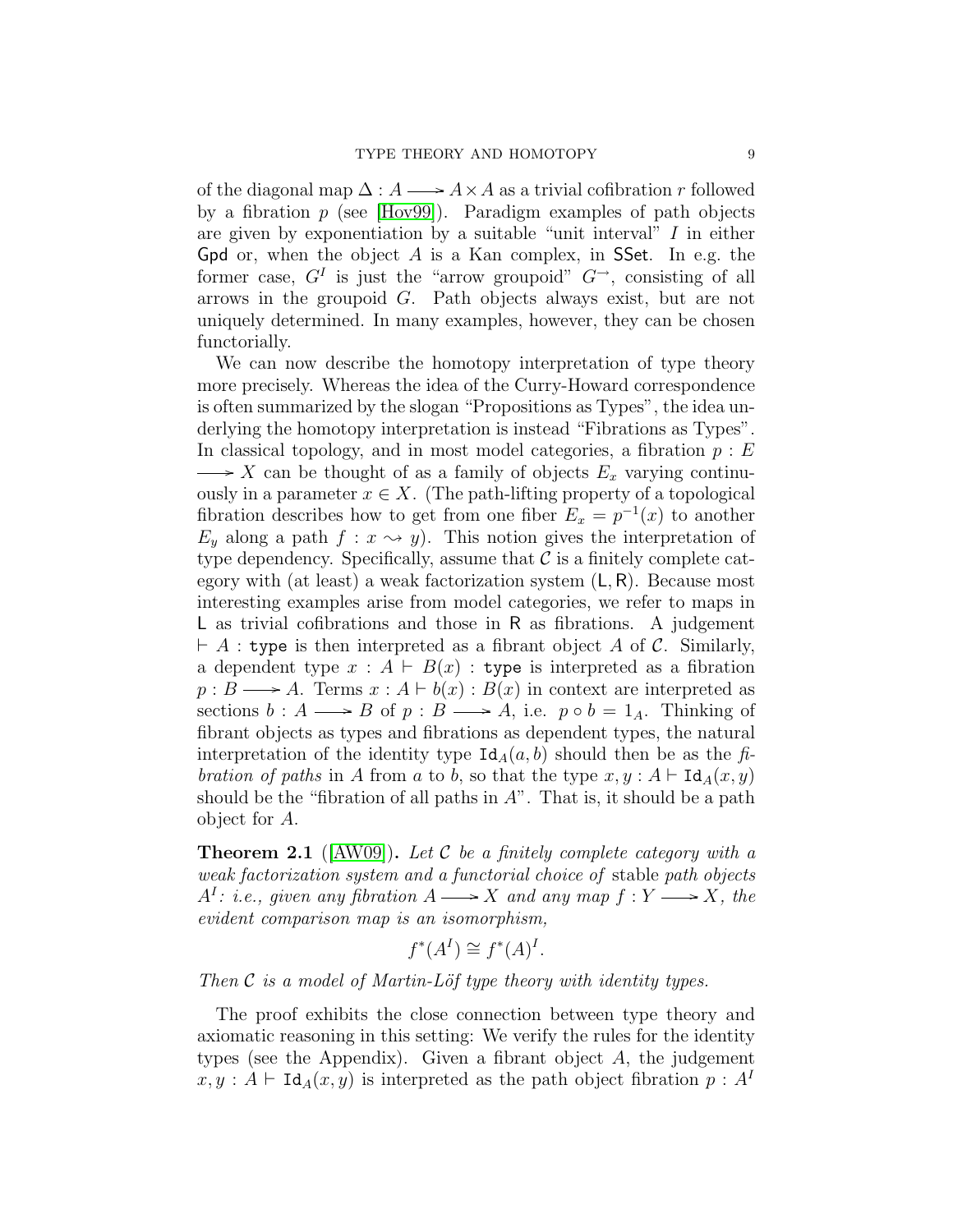$\longrightarrow A \times A$ , see [\(1\)](#page-7-0). Because p is then a fibration, the formation rule

 $x, y : A \vdash \mathrm{Id}_A(x, y) :$ type

is satisfied. Similarly, the introduction rule

 $x : A \vdash r(x) : \text{Id}_A(x, x)$ 

is valid because the interpretation  $r : A \longrightarrow A^I$  is a section of p over  $\Delta: A \longrightarrow A \times A$ . For the elimination and conversion rules, assume that the following premisses are given

$$
x : A, y : A, z : \text{Id}_{A}(x, y) \vdash D(x, y, z) : \text{type},
$$

$$
x : A \vdash d(x) : D(x, x, \mathbf{r}(x)).
$$

We have, therefore, a fibration  $q: D \longrightarrow A^I$  together with a map  $d : A \longrightarrow D$  such that  $q \circ d = r$ . This data yields the following (outer) commutative square:



Because  $q$  is a fibration and  $r$  is, by definition, a trivial cofibration, there exists a diagonal filler  $j$ , which we choose as the interpretation of the term:

$$
x, y : A, z : \mathrm{Id}_A(x, y) \vdash \mathrm{J}(d, x, y, z) : D(x, y, z).
$$

Commutativity of the bottom triangle is precisely this conclusion of the elimination rule, and commutativity of the top triangle is the required conversion rule:

$$
x: A \vdash J(d, x, x, \mathbf{r}(x)) = d(x): D(x, x, \mathbf{r}(x)).
$$

Examples of categories satisfying the hypotheses of this theorem include groupoids, simplicial sets, and many simplicial model categories [\[Qui67\]](#page-18-7) (including, e.g., simplicial sheaves and presheaves). There is a question of selecting the diagonal fillers  $\dot{\gamma}$  as interpretations of the J-terms in a "coherent way", i.e. respecting substitutions of terms for variables. Some solutions to this problem are discussed in [\[AW09,](#page-16-0) [War08,](#page-19-0) [Gar07\]](#page-17-16). One neat solution is implicit in the recent work of Riehl [\[Rie10\]](#page-18-16) on "algebraic" Quillen model structures. A systematic investigation of the issue of coherence, along with several examples of coherent models derived from homotopy theory, can be found in the recent work [\[BG10\]](#page-17-4) of van den Berg and Garner.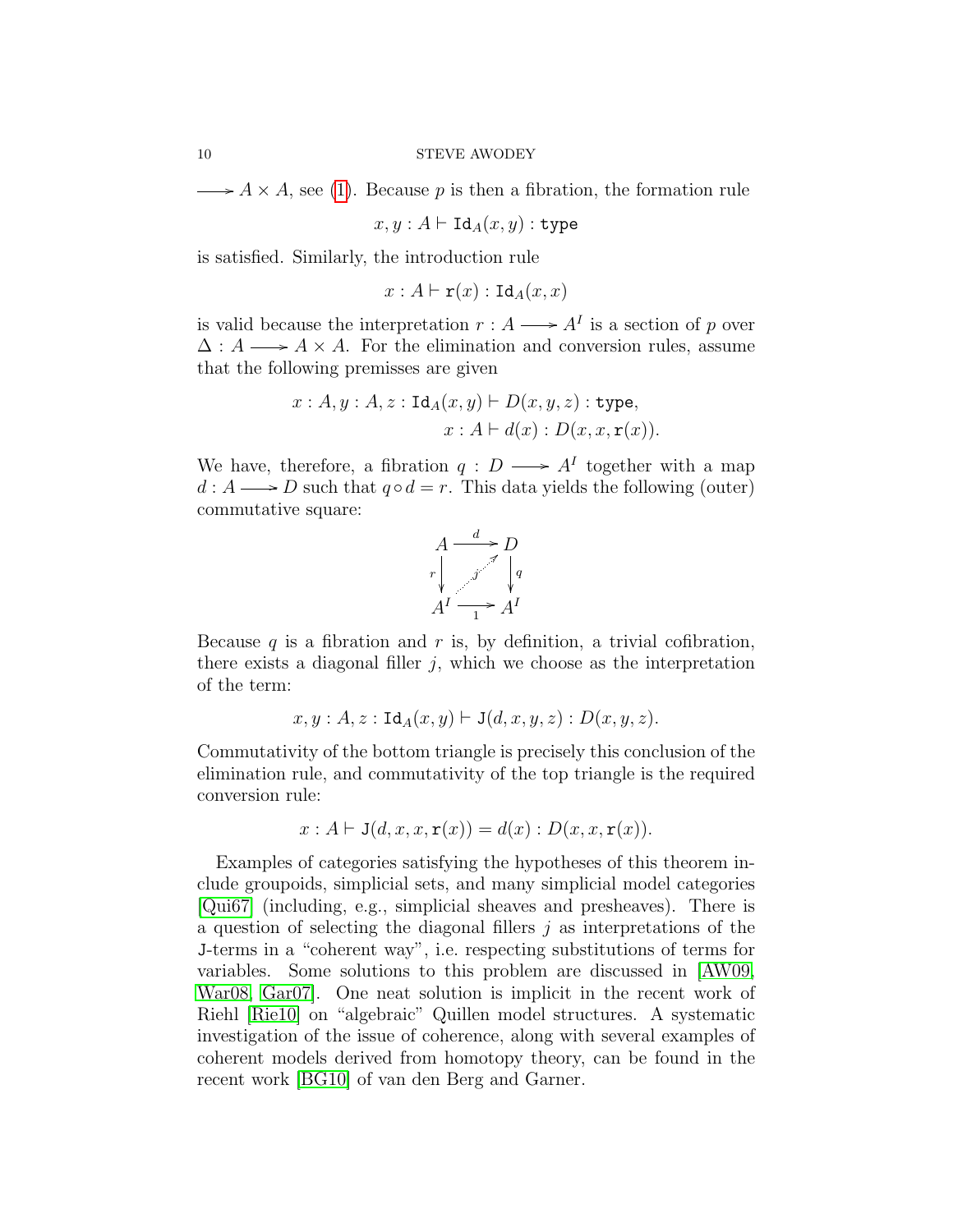<span id="page-10-0"></span>2.4. Higher algebraic structures. Given the essential soundness and completeness of type theory with respect to the homotopical interpretation, we may further ask how expressive the logical system is, as a language for homotopy theory? From this point of view, we think of the types in the intensional theory as spaces, the terms of the type A are the points of the "space" A, the identity type  $\text{Id}_A(a, b)$  represents the collection of paths from  $a$  to  $b$ , and the higher identities are homotopies between paths, homotopies between homotopies of paths, etc., and we ask what homotopically relevant facts, properties, and structures are logically expressible. The topological fact that paths and homotopies do not form a groupoid, but only a groupoid up to homotopy, is of course reminiscent of the logical fact that the identity types only satisfy the groupoid laws up to propositional equality. This apparent analogy between homotopy theory and type theory can now be made precise, and indeed can be recognized as one and the same fact, resting entirely on the homotopical interpretation of the logic. The fundamental weak  $\omega$ -groupoid of a space is namely a construction entirely within the logical system  $-$  it belongs, as it were, to the logic of homotopy theory, as we now proceed to explain.

2.4.1. Weak  $\omega$ -groupoids. It has recently been shown by Peter Lumsdaine [\[Lum09\]](#page-18-0) and, independently, Benno van den Berg and Richard Garner [\[BG09,](#page-17-0) [vdB\]](#page-19-6), that the tower of identity types over any fixed base type A in the type theory bears an infinite dimensional algebraic structure of exactly the kind arising in homotopy theory, called a weak  $\omega$ -groupoid([\[KV91,](#page-18-6) [Lei02,](#page-18-17) [Che07,](#page-17-17) [Bro87\]](#page-17-18)).

In somewhat more detail, in the globular approach to higher groupoids [\[Lei04,](#page-18-18) [Bat98\]](#page-16-3), a weak  $\omega$ -groupoid has objects ("0-cells"), arrows ("1cells") between objects, 2-cells between 1-cells, and so on, with various composition operations and laws depending on the kind of groupoid in question (strict or weak, *n*- or  $\omega$ -, etc.). We first require the notion of a globular set, which may be thought of as an "infinite-dimensional" graph. Specifically, a globular set ([\[Bat98,](#page-16-3) [Str00\]](#page-19-7)) is a presheaf on the category G generated by arrows

$$
0 \xrightarrow[t_0]{s_0} 1 \xrightarrow[t_1]{s_1} 2 \xrightarrow[t_1]{\cdots} \cdots
$$

subject to the equations  $ss = ts, st = tt$ . More concretely, a globular set  $A_{\bullet}$  has a set  $A_n$  of "n-cells" for each  $n \in \mathbb{N}$ , and each  $(n+1)$ -cell x has parallel source and target *n*-cells  $s(x)$ ,  $t(x)$ . (Cells x, y of dimension  $> 0$  are parallel if  $s(x) = s(y)$  and  $t(x) = t(y)$ ; all 0-cells are considered parallel.)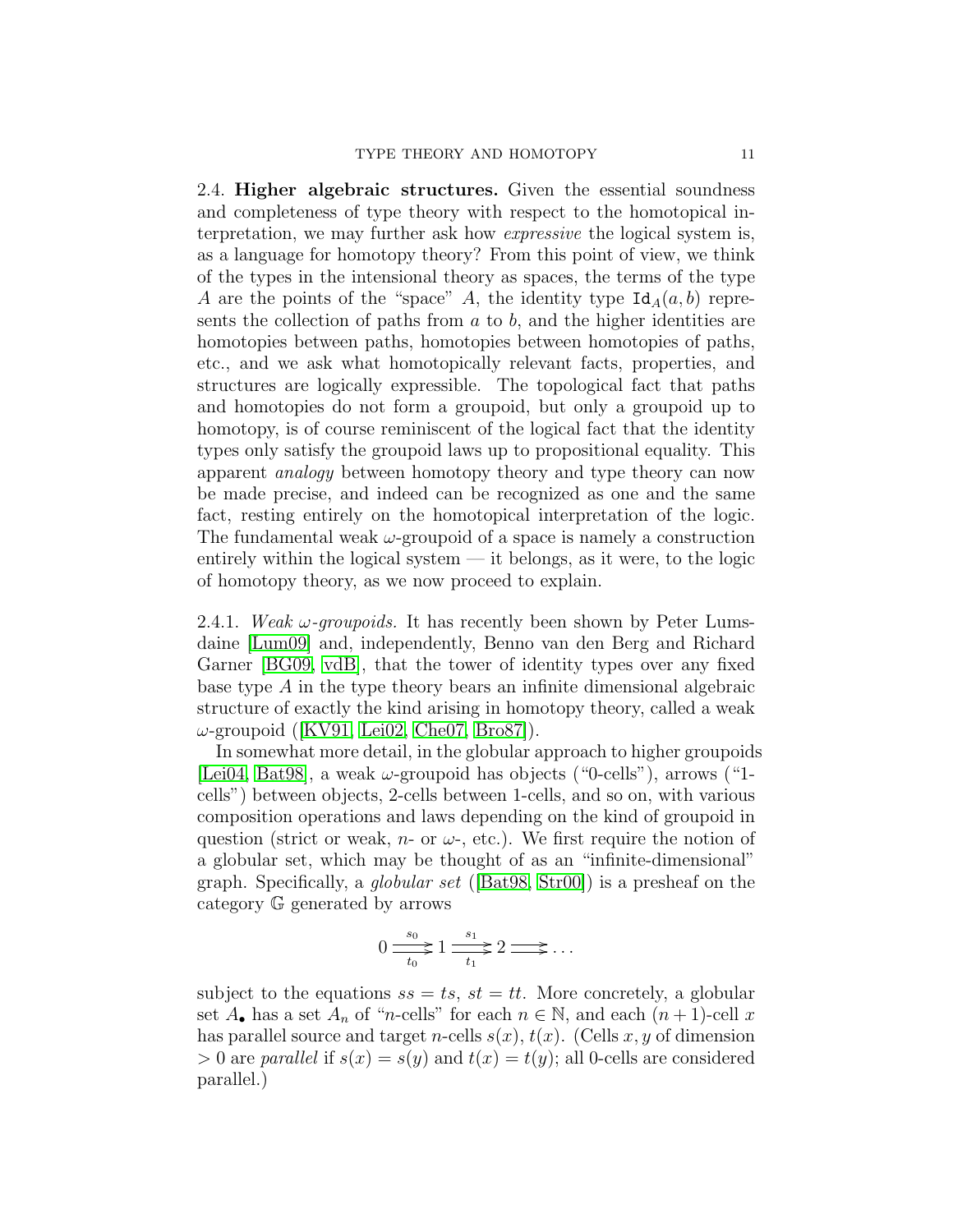

Figure 1. Some cells in dimensions 0–3.

For example, given a type A in a type theory  $\mathbb T$ , the terms of types

$$
A,\mathrm{Id}_A,\mathrm{Id}_{\mathrm{Id}_A},\ldots,
$$

together with the evident indexing projections, e.g.  $s(p) = a$  and  $t(p) =$ b for  $p : \text{Id}_A(a, b)$ , form a globular set A.

A strict  $\omega$ -groupoid is an infine-dimensional groupoid satisfying, in all dimensions, associativity, unit, and inverse laws given by equations between certain cells. Such a groupoid has an underlying globular set consisting of cells of each dimension, and any globular set  $A_{\bullet}$  generates a free strict  $\omega$ -groupoid  $F(A_{\bullet})$ —just as any set generates a free group, and any graph, a free groupoid. The cells of  $F(A_{\bullet})$  are free (strictly associative) pastings-together of cells from  $A_{\bullet}$  and their formal duals, including degenerate pastings from the identity cells of  $F(A_{\bullet})$ . In a strict  $\omega$ -groupoid, cells can be composed along a common boundary in any lower dimension, and the composition satisfies various associativity, unit, and interchange laws, captured by the generalized associativity law: each labelled pasting diagram has a unique composite.

In a weak  $\omega$ -groupoid, by contrast, we do not expect strict associativity, and so we may have multiple composition maps for each shape of pasting diagram; but we do demand that these composites agree up to cells of the next dimension, and that these associativity cells satisfy coherence laws of their own, and so on.

Now, this is exactly the situation we find in intensional type theory. For instance, even in constructing a term witnessing the transitivity of identity, one finds that there is no single canonical candidate. Specifically, as a composition for the pasting diagram



or more concretely, a term c such that

 $x, y, z : X, p : Id(x, y), q : Id(y, z) \vdash c(q, p) : Id(x, z),$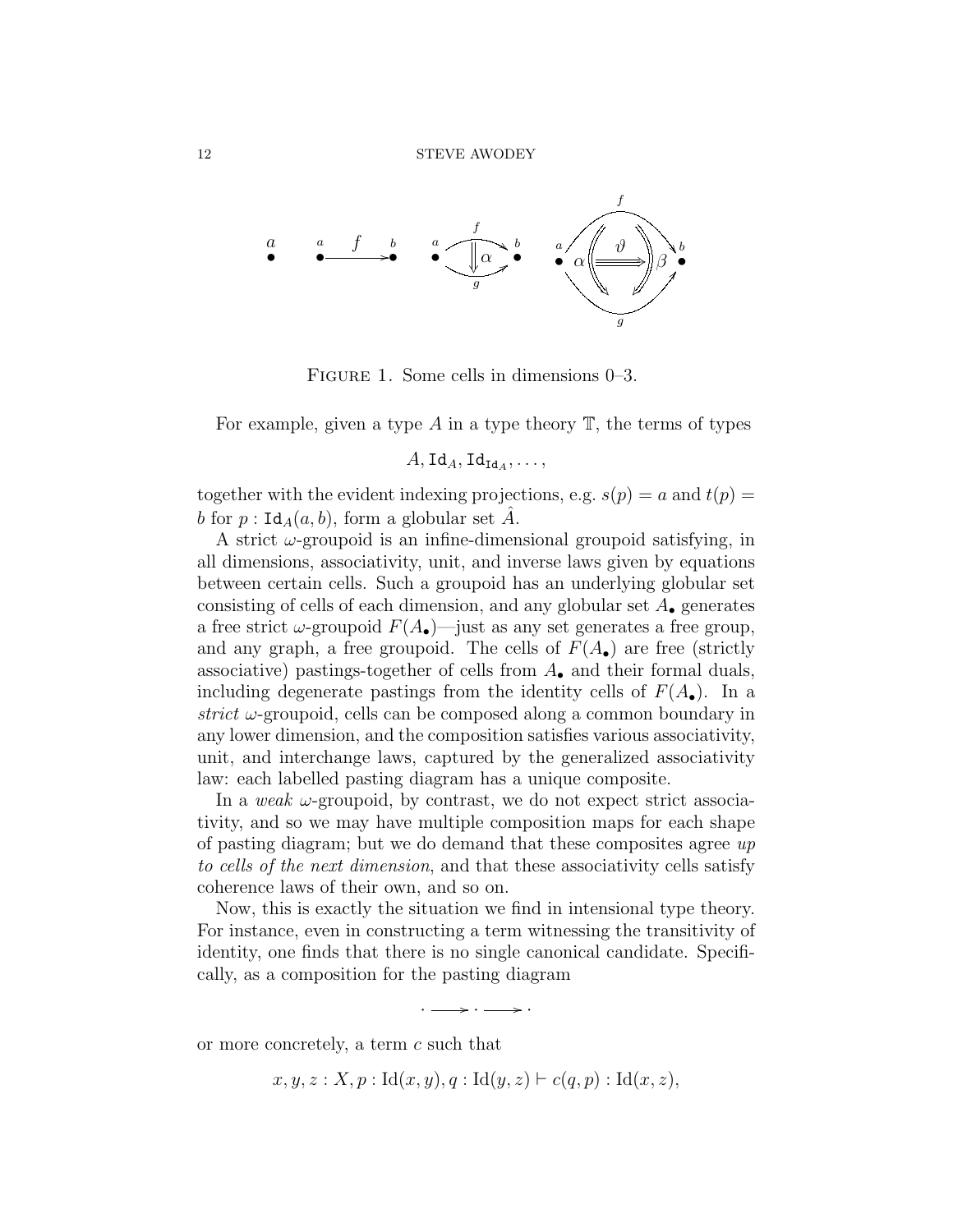there are the two equally natural terms  $c_l$ ,  $c_r$  obtained by applying (Id-ELIM) to  $p$  and  $q$  respectively. These are not definitionally equal, but are propositionally equal, i.e. equal up to a 2-cell, for there is a term e with

 $x, y, z : X, p : Id(x, y), q : Id(y, z) \vdash e(q, p) : Id(c<sub>l</sub>(q, p), c<sub>r</sub>(q, p)).$ 

Indeed, we have the following:

**Theorem 2.2** ([\[Lum09,](#page-18-0) [BG09\]](#page-17-0)). Let A be any type in a system  $\mathbb{T}$  of intensional Martin-Löf type theory. Then the globular set  $A$  of terms of type

$$
A, Id_A, Id_{Id_A}, \ldots
$$

carries a natural weak ω-groupoid structure.

It is now quite natural to ask what special properties this particular  $\omega$ -groupoid has in virtue of its type-theoretic construction. In light of related syntactic constructions of other types of free algebras, a reasonable conjecture is that it is the free weak  $\omega$ -groupoid, up to a suitable notion of equivalence. We return to this question below.

2.4.2. Weak n-groupoids. A further step in exploring the connection between type theory and homotopy is to investigate the relationship between type theoretic "truncation" (i.e. higher-dimensional extentionality principles) and topological "truncation" of the higher fundamental groups. Spaces for which the homotopy type is already completely determined by the fundamental groupoid are called homotopy 1-types, or simply 1-types [\[Bau95\]](#page-16-4). More generally, one has n-types, which are thought of as spaces which have no homotopical information above dimension n. One of the goals of homotopy theory is to obtain good models of homotopy n-types. For example, the category of groupoids is Quillen equivalent to the category of 1-types; in this precise sense, groupoids are said to model homotopy 1-types. A famous conjecture of Grothendieck's is that (arbitrary) homotopy types are modeled by weak  $\infty$ -groupoids (see e.g. [\[Bat98\]](#page-16-3) for a precise statement).

Recent work [\[AHW09\]](#page-16-1) by the author, Pieter Hofstra, and Michael Warren has shown that the 1-truncation of the intensional theory, arrived at by adding the analogue of the Id-reflection rule for all terms of identity type, generates a Quillen model structure on a category of structured graphs that is Quillen equivalent to that of groupoids. In a precise sense, the truncated system of 1-dimensional type theory thus models the homotopy 1-types.

In a bit more detail, for every globular set  $A_{\bullet}$  one can define a system of type theory  $\mathbb{T}(A_{\bullet})$ , the basic terms of which are the elements of the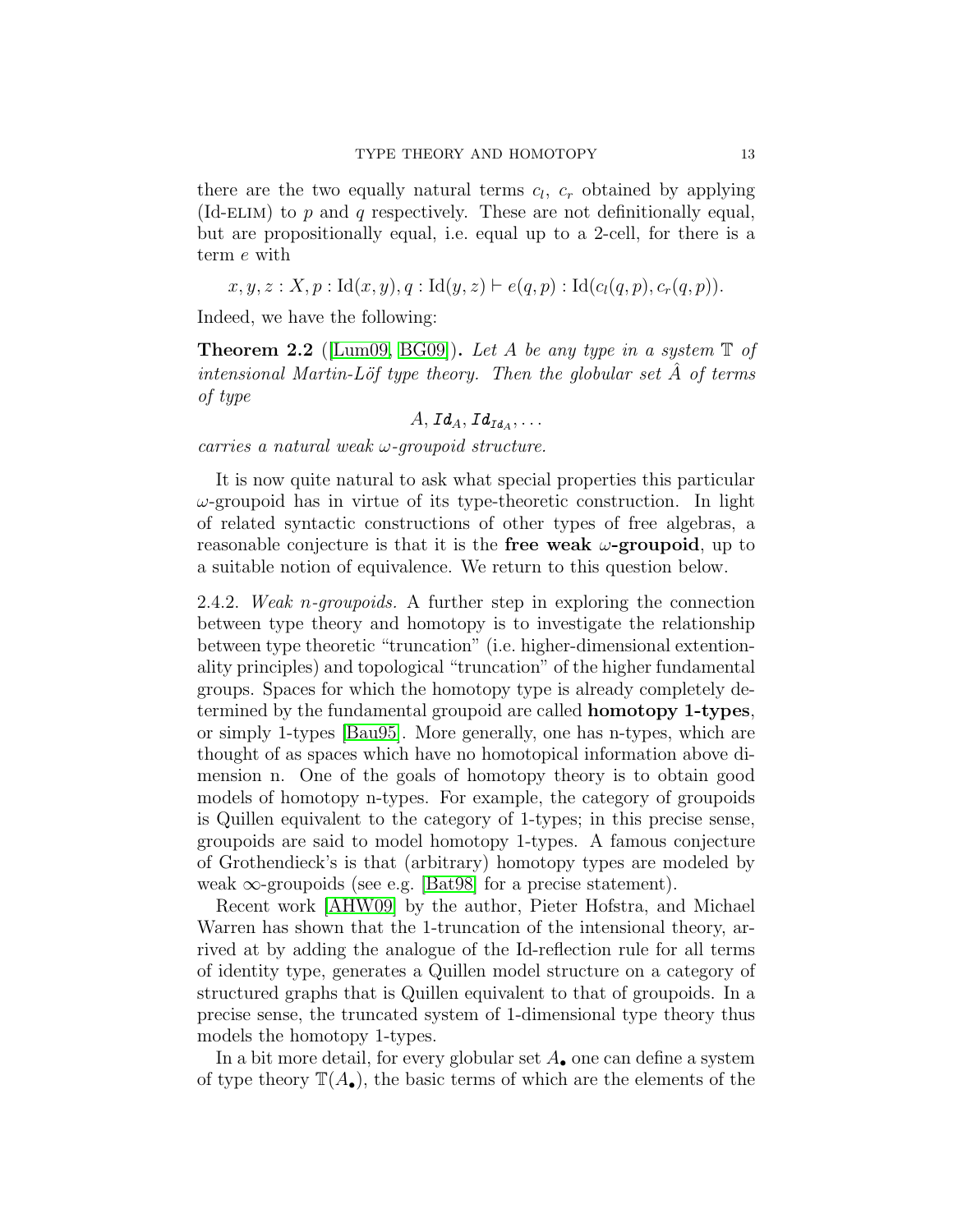various  $A_n$ , typed as terms of the corresponding identity type determined by the globular structure: e.g.  $a \in A_n$  is a basic term of type  $\text{Id}_A(s(a), t(a))$ , where  $s, t : A_n \rightrightarrows A_{n-1}$  are the source and target maps, at dimension n, of  $A_{\bullet}$ . Since we know from the result of Lumsdaine et al. [\[Lum09,](#page-18-0) [BG09\]](#page-17-0), just reviewed, that for any type  $X$ , the underlying globular set of terms of the various identity types  $X, \mathrm{Id}_X, \mathrm{Id}_{\mathrm{Id}_X}, \ldots$ gives rise to a weak  $\omega$ -groupoid, we can infer that in particular the globular set of terms over the ground type  $A_0$  in the theory  $\mathbb{T}(A_{\bullet})$ form such a groupoid, generated type-theoretically from the arbitrary globular set  $A_{\bullet}$ . Let us call this weak  $\omega$ -groupoid  $G_{\omega}(A_{\bullet})$ , the type-theoretically free weak  $\omega$ -groupoid generated by  $A_{\bullet}$ . This construction is investigated in depth in [\[AHW09\]](#page-16-1), where certain groupoids of this kind are termed **Martin-Löf complexes** (technically, these are the algebras for the globular monad just described).

It is clearly of interest to investigate the relationship between this type-theoretic construction of higher groupoids and both the algebraically free higher groupoids, on the one hand, and the higher groupoids arising from spaces as fundamental groupoids, on the other. As a first step, one can consider the 1-dimensional truncation of the above construction, and the resulting (1-) groupoid  $G_1(A_{\bullet})$ . For that case, the following result relating  $G_1(A_{\bullet})$  to the usual, algebraically free groupoid is established in the work cited:

**Theorem 2.3** ([\[AHW09\]](#page-16-1)). The type-theoretically free groupoid is equivalent to the algebraically free groupoid.

Furthermore, it is shown that the 1-truncated Martin-Löf complexes admit a Quillen model structure equivalent to that of (1-) groupoids. The following then results from known facts from homotopy theory:

**Theorem 2.4** ( $[AHW09]$ ). The 1-truncated Martin-Löf complexes classify homotopy 1-types.

Obviously, one should now proceed to higher groupoids and the corresponding type theories truncated at higher dimensions.

### 3. Conclusion: The logic of homotopy

The application of logic in geometry and topology via categorical algebra has a precedent in the development of topos theory. Invented by Grothendieck as an abstract framework for sheaf cohomology, the notion of a topos was soon discovered to have a logical interpretation, admitting the use of logical methods into topology (see e.g. [\[JT84\]](#page-18-19) for just one of many examples). Equally important was the resulting flow of geometric and topological ideas and methods into logic, e.g.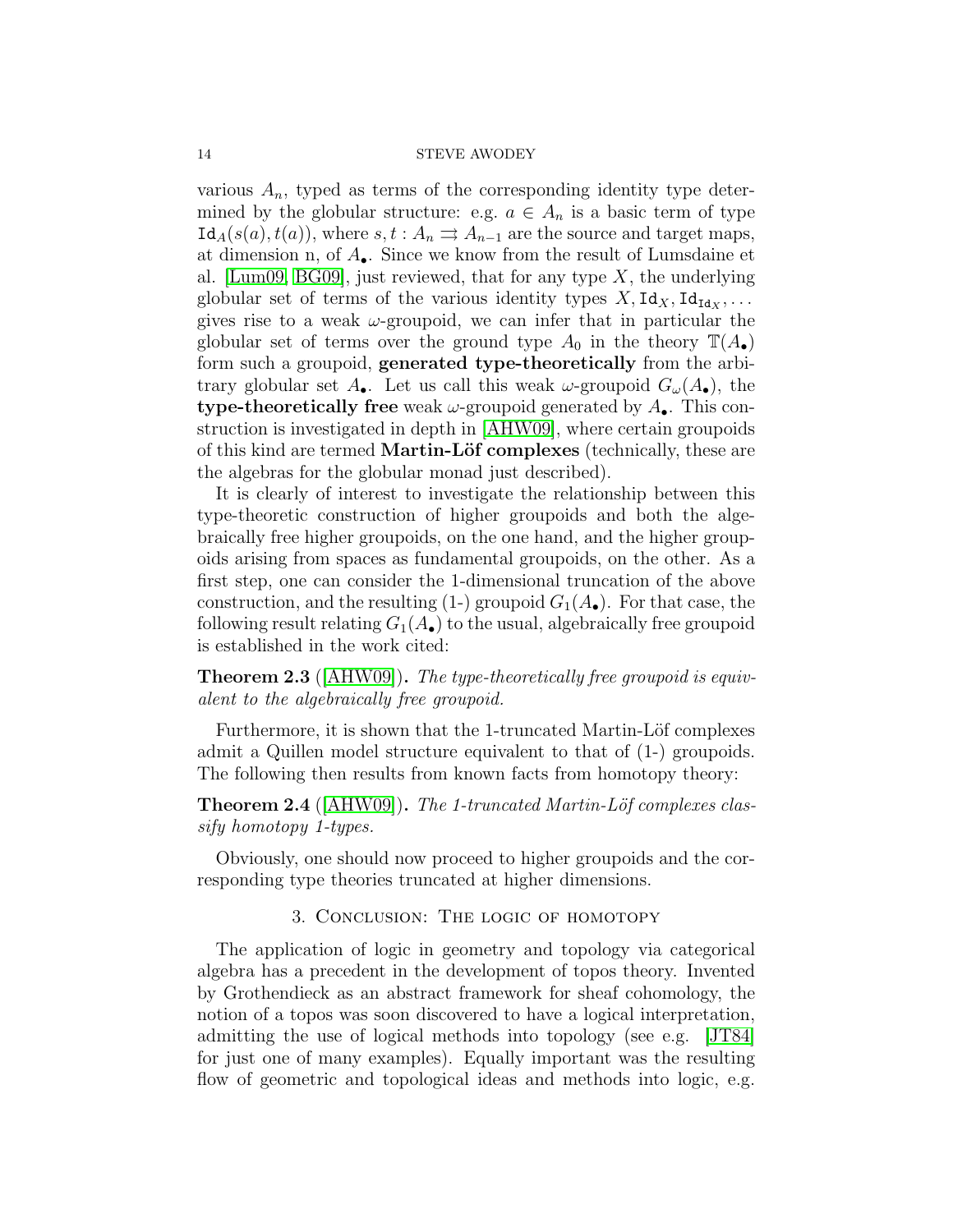sheaf-theoretic independence proofs, topological semantics for many non-classical systems, and an abstract treatment of realizability (see the encyclopedic work [\[Joh03\]](#page-17-19)).

An important and lively research program in current homotopy theory is the pursuit (again following Grothendieck [\[Gro83\]](#page-17-12)) of a general concept of "stack," subsuming sheaves of homotopy types, higher groupoids, quasi-categories, and the like. Two important works in this area have just appeared (Lurie, Higher Topos Theory [\[Lur09\]](#page-18-11); Joyal, Theory of Quasi-Categories [\[Joy\]](#page-18-10)). It may be said, somewhat roughly, that the notion of a "higher-dimensional topos" is to homotopy what that of a topos is to topology (as in [\[JT91\]](#page-18-20)). This concept also has a clear categorical-algebraic component via Grothendieck's "homotopy hypothesis", which states that *n*-groupoids are combinatorial models for homotopy *n*-types, and  $\infty$ -groupoids are models for arbitrary homotopy types of spaces. Still missing from the recent development of higher-dimensional toposes, however, is a logical aspect analogous to that of (1-dimensional) topos theory. The research surveyed here suggests that such a logic is already available in intensional type theory. The homotopy interpretation of Martin-Löf type theory into Quillen model categories, and the related results on type-theoretic constructions of higher groupoids, are analogous to the basic results interpreting extensional type theory and higher-order logic in (1-) toposes. They clearly indicate that the logic of higher toposes—i.e., the logic of homotopy—is, rather remarkably, a form of intensional type theory.

### Appendix A. Rules of type theory

This appendix recalls (some of) the rules of intensional Martin-Löf type theory. See [\[ML84,](#page-18-3) [NPS90,](#page-18-4) [Jac99\]](#page-17-20) for detailed presentations.

Judgement forms. There are four basic forms of judgement:

$$
A: \text{type} \qquad a: A
$$

$$
a = b: A \qquad A = B: \text{type}
$$

Each form can occur also with free variables: e.g. if  $A$  is a type, then

$$
x: A \vdash B(x): \mathtt{type}
$$

is called a dependent type, regarded as an A-indexed family of types. The part  $x : A$  to the left of the turnstile  $\vdash$  is called the *context* of the judgement. More generally, a list of variable declarations  $x_1 : A_1, x_2 :$  $A_2, \ldots, x_n : A_n$  is a context whenever the judgements  $A_1 :$  type and

$$
x_1 : A_1, ..., x_m : A_m \vdash A_{m+1} : \text{type}
$$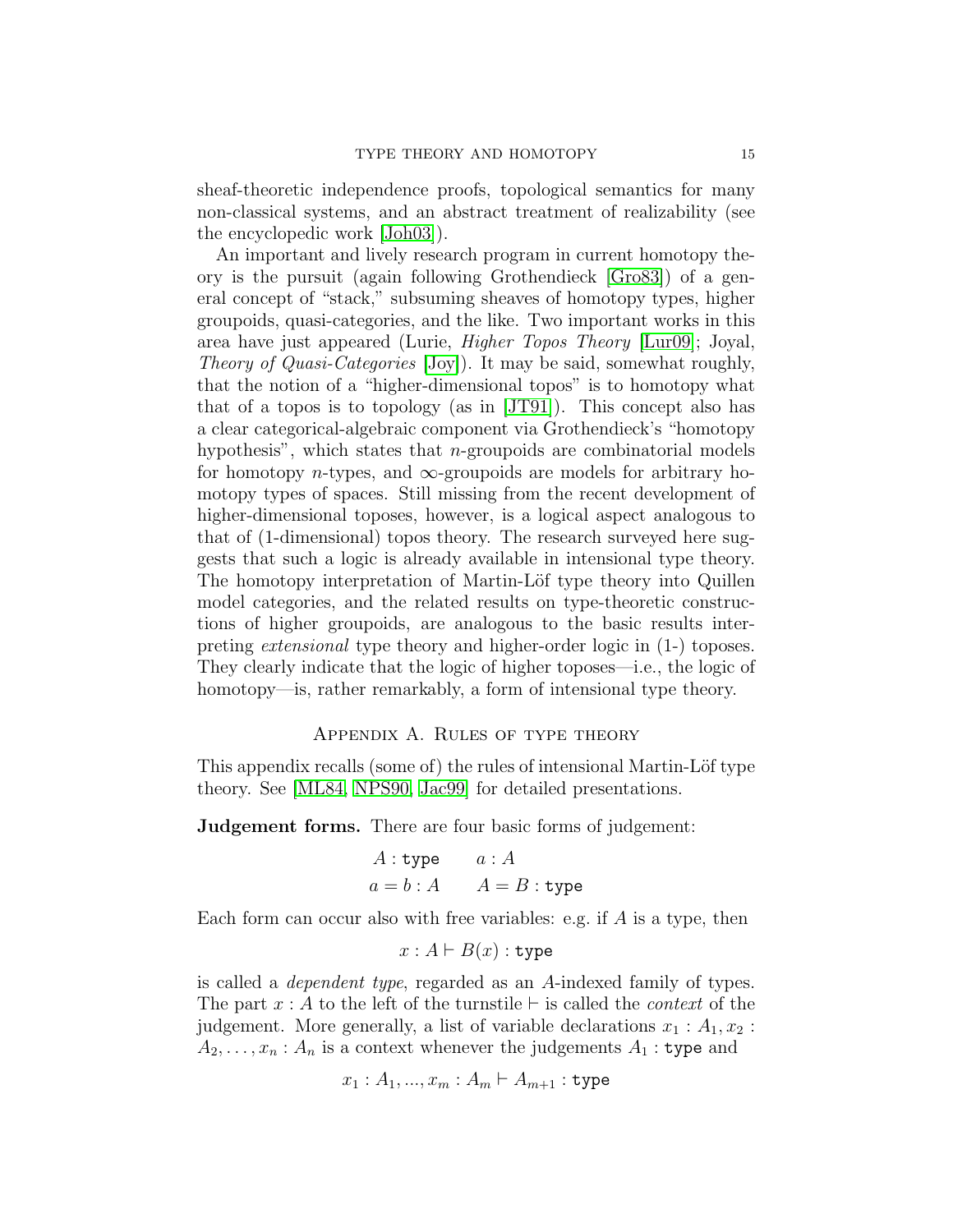are derivable, for  $1 \leq m < n$ . Given such a context Γ, the judgement  $\Gamma \vdash A :$  type means that A is a type (in context  $\Gamma$ ), while  $\Gamma \vdash a :$ A indicates that a is a term of type A (in context  $\Gamma$ ); the equality judgements have their usual meaning.

**Formation rules.** Given an A-indexed family of types  $B(x)$ , the dependent sum  $\sum_{x:A} .B(x)$  and product  $\prod_{x:A} .B(x)$  can be formed. The identity type introduces a new dependent type  $\text{Id}_A$  for any type  $A$ .

$$
x : A \vdash B(x) : \text{type} \prod \text{formation}
$$
\n
$$
\frac{x : A \vdash B(x) : \text{type}}{\sum_{x : A} B(x) : \text{type}} \sum \text{formation}
$$
\n
$$
A : \text{type}
$$
\n
$$
x : A, y : A \vdash \text{Id}_{A}(x, y) : \text{type} \quad \text{Id} \text{ formation}
$$

Under the Curry-Howard correspondence, sums correspond to existential quantifiers, products to universal quantifiers, and identity types to equations. The behavior of each of these types is specified by introduction, elimination and conversion rules.

### Rules for dependent products.

$$
\frac{x:A \vdash f(x):B(x)}{\lambda x.f(x): \prod_{x:A} B(x)} \prod \text{introduction}
$$
\n
$$
\frac{a:A \quad f: \prod_{x:A} B(x)}{\text{app}(f,a):B(a)} \prod \text{elimination}
$$
\n
$$
a:A \quad x:A \vdash f(x):B(x)
$$

$$
\frac{a: A \quad x: A \vdash f(x): B(x)}{\text{app}(\lambda x. f(x), a) = f(a): B(a)} \prod \text{ conversion}
$$

The introduction rule states that for every family of terms  $f(x) : B(x)$ there is a term  $\lambda x.f(x)$  of type  $\prod_{x:A} B(x)$ . The elimination rule corresponds to the application of a term f of the indexed product to  $a: A.$  Finally, the conversion rule for states that the application term  $app(-, a)$  behaves correctly when applied to a term of the form  $\lambda x.f(x)$ .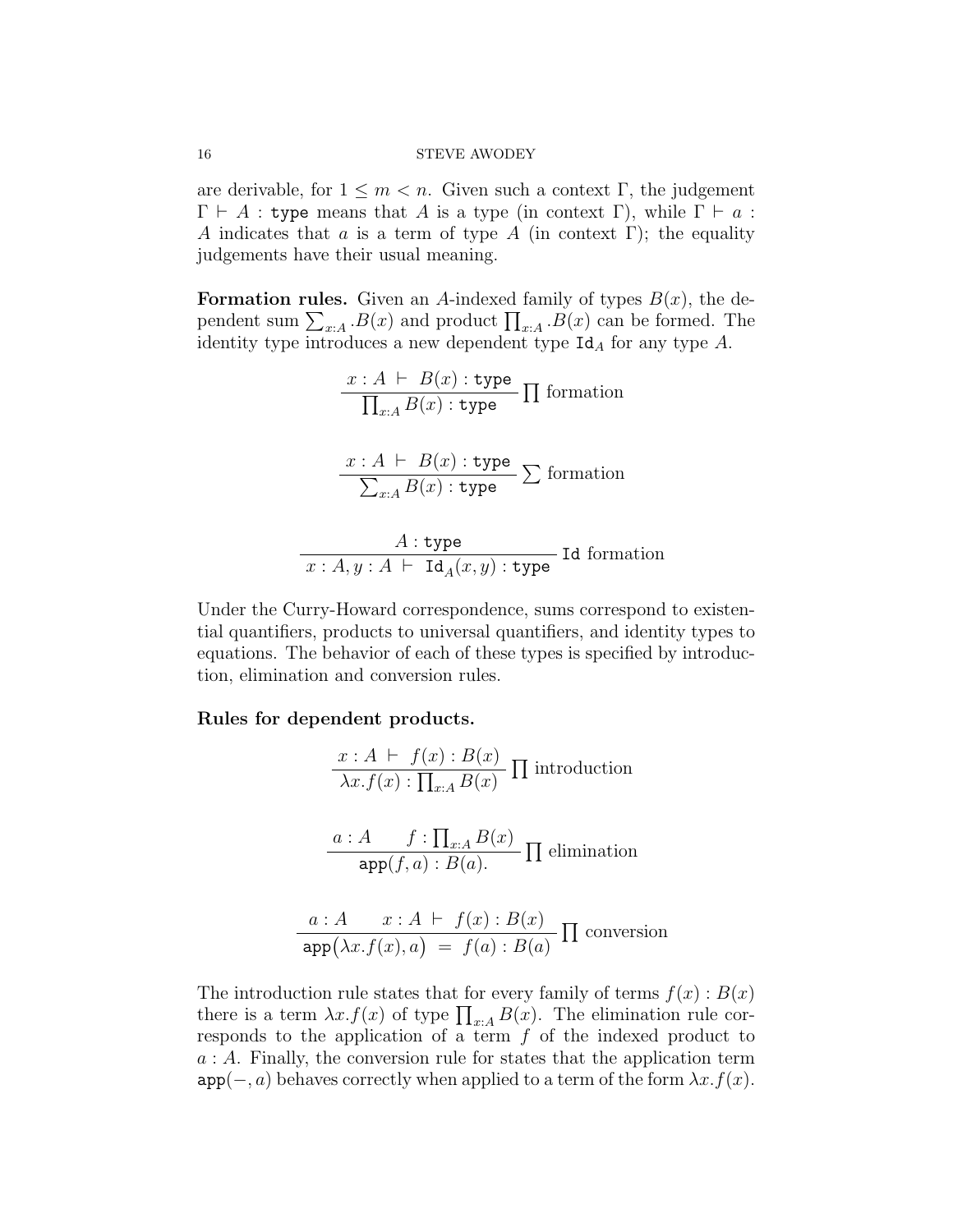Rules for dependent sums.

$$
\frac{a:A \quad b:B(a)}{\langle a,b \rangle : \sum_{x:A} B(x)} \sum \text{introduction}
$$
\n
$$
\frac{p: \sum_{x:A} B(x) \quad x:A, y:B(x) \vdash c(x,y): C(\langle x,y \rangle)}{\sigma(c,p): C(p)} \sum \text{elimination}
$$
\n
$$
a:A \quad b:B(a) \quad x:A, y:B(x) \vdash c(x,y): C(\langle x,y \rangle)
$$

$$
\frac{a:A \quad b: B(a) \quad x:A, y:B(x) \vdash c(x,y): C(\langle x,y \rangle)}{\sigma(c, \langle a,b \rangle) = c(a,b): C(\langle a,b \rangle)}
$$
  $\sum$  conversion

The variables  $x : A, y : B(a)$  are bound in the the notation  $\sigma(c, p)$ .

Note that when  $A$  and  $B$  are types in the same context, the usual product  $A \times B$  and function  $A \rightarrow B$  types from the simply typed  $\lambda$ -calculus are recovered as  $\sum_{x:A} B$  and  $\prod_{x:A} B$ , respectively.

## Rules for identity types.

$$
\frac{a : A}{\mathbf{r}(a) : \text{Id}_A(a, a)} \text{ Id introduction}
$$

$$
x : A, y : A, z : \text{Id}_{A}(x, y) \vdash B(x, y, z) : \text{type}
$$
\n
$$
\underbrace{c : \text{Id}_{A}(a, b) \qquad x : A \vdash d(x) : B(x, x, \mathbf{r}(x))}_{\text{J}(d, a, b, c) : B(a, b, c)} \text{Id elimination}
$$

$$
\frac{a : A}{\text{J}(d, a, a, \textbf{r}(a))} = d(a) : B(a, a, \textbf{r}(a))
$$
Id conversion

The introduction rule provides a witness  $r(a)$  that a is identical to itself, called the reflexivity term. The distinctive elimination rule can be recognized as a form of Leibniz's law. The variable  $x : A$  is bound in the the notation  $J(d, a, b, c)$ .

### **REFERENCES**

- <span id="page-16-2"></span>[Acz74] P. Aczel. The strength of Martin-Löf's type theory with one universe. In S. Miettinen and J J. Vaananen, editors, Proceedings of the Symposium on Mathematical Logic, pages 1–32, 1974.
- <span id="page-16-1"></span>[AHW09] S. Awodey, P. Hofstra, and M. A. Warren. Martin-Löf complexes. 2009. Submitted, on the arXiv as arXiv:0906.4521.
- <span id="page-16-0"></span>[AW09] S. Awodey and M. A. Warren. Homotopy theoretic models of identity types. Math. Proc. Camb. Phil. Soc., 146:45–55, 2009.
- <span id="page-16-3"></span>[Bat98] M. A. Batanin. Monoidal globular categories as a natural environment for the theory of weak *n*-categories. Adv. Math.,  $136(1):39-103$ , 1998.
- <span id="page-16-4"></span>[Bau95] H.-J. Baues. Homotopy types. In I. M. James, editor, Handbook of Algebraic Topology, pages 1–72. North-Holland, Amsterdam, 1995.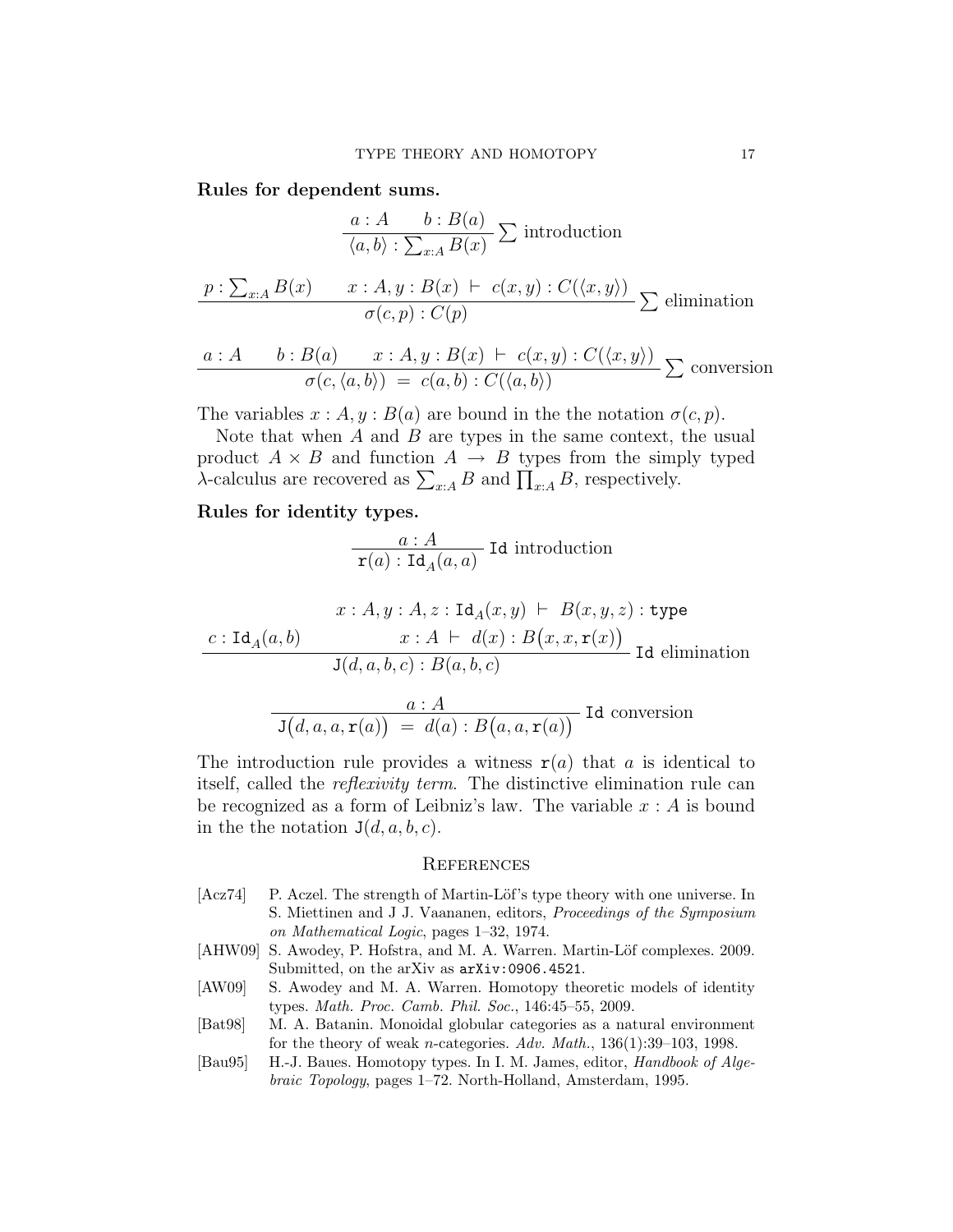- <span id="page-17-0"></span>[BG09] B. van den Berg and R. Garner. Types are weak ω-groupoids. Submitted, 2009.
- <span id="page-17-4"></span>[BG10] B. van den Berg and R. Garner. Topological and simplicial models of identity types. Submitted, 2010.
- <span id="page-17-13"></span>[Bou77] A. K. Bousfield. Constructions of factorization systems in categories. Journal of Pure and Applied Algebra, 9:207–220, 1977.
- <span id="page-17-18"></span>[Bro87] R. Brown. From groups to groupoids. Bulletin of the London Mathematical Society, 19:113–134, 1987.
- <span id="page-17-9"></span>[Car86] J. Cartmell. Generalised algebraic theories and contextual categories. Ann. Pure Appl. Logic, 32(3):209–243, 1986.
- <span id="page-17-17"></span>[Che07] E. Cheng. An  $\omega$ -category with all duals is an  $\omega$ -groupoid. Appl. Categ. Structures, 15(4):439–453, 2007.
- <span id="page-17-14"></span>[DS95] W. G. Dwyer and J. Spalinski. Homotopy theories and model categories. In I. M. James, editor, Handbook of Algebraic Topology, pages 73–126. North-Holland, Amsterdam, 1995.
- <span id="page-17-11"></span>[Dyb96] P. Dybjer. Internal type theory. In Proc. BRA TYPES workshop, Torino, June 1995, volume 1158 of Lecture Notes in Comput. Sci., Berlin, 1996. Springer-Verlag.
- <span id="page-17-16"></span>[Gar07] R. Garner. Cofibrantly generated natural weak factorisation systems. 2007. Submitted, on the arXiv as math.CT/0702290.
- <span id="page-17-2"></span>[Garar] R. Garner. Two-dimensional models of type theory. Math. Structures Comput. Sci., To appear.
- <span id="page-17-1"></span>[GG08] N. Gambino and R. Garner. The identity type weak factorisation system. Submitted, on the arXiv as arXiv:0803.4349v1, 2008.
- <span id="page-17-12"></span>[Gro83] A. Grothendieck. Pursuing stacks. Unpublished letter to Quillen, 1983.
- <span id="page-17-3"></span>[GvdB08] R. Garner and B. van den Berg. Types are weak  $\omega$ -groupoids. Submitted, 2008.
- <span id="page-17-6"></span>[Hof95a] M. Hofmann. Extensional Concepts in Intensional Type Theory. PhD thesis, University of Edinburgh, 1995.
- <span id="page-17-10"></span>[Hof95b] M. Hofmann. On the interpretation of type theory in locally cartesian closed categories. In J. Tiuryn and Leszek Pacholski, editors, Computer Science Logic 1994, pages 427–441. Springer, 1995.
- <span id="page-17-8"></span>[Hof97] M. Hofmann. Syntax and semantics of dependent types. In P. Dybjer and A. M. Pitts, editors, Semantics and Logics of Computation, Publications of the Newton Institute, pages 79–130. Cambridge University Press, Cambridge, 1997.
- <span id="page-17-15"></span>[Hov99] M. Hovey. Model Categories, volume 63 of Math. Surveys and Monogr. American Mathematical Society, Providence, Rhode Island, 1999.
- <span id="page-17-5"></span>[How80] W. A. Howard. The formulae-as-types notion of construction. In J. P. Seldin and J. R. Hindley, editors, To H. B. Curry: Essays on Combinatory Logic, Lambda Calculus and Formalism, pages 479–490. Academic Press, London, 1980.
- <span id="page-17-7"></span>[HS98] M. Hofmann and T. Streicher. The groupoid interpretation of type theory. In Sambin and Smith [\[SS98\]](#page-19-8), pages 83–111.
- <span id="page-17-20"></span>[Jac99] B. Jacobs. *Categorical Logic and Type Theory*. North-Holland Publishing Co., Amsterdam, 1999.
- <span id="page-17-19"></span>[Joh03] P. T. Johnstone. *Sketches of an Elephant*. Oxford University Press, Oxford, 2003. 2 vol.s.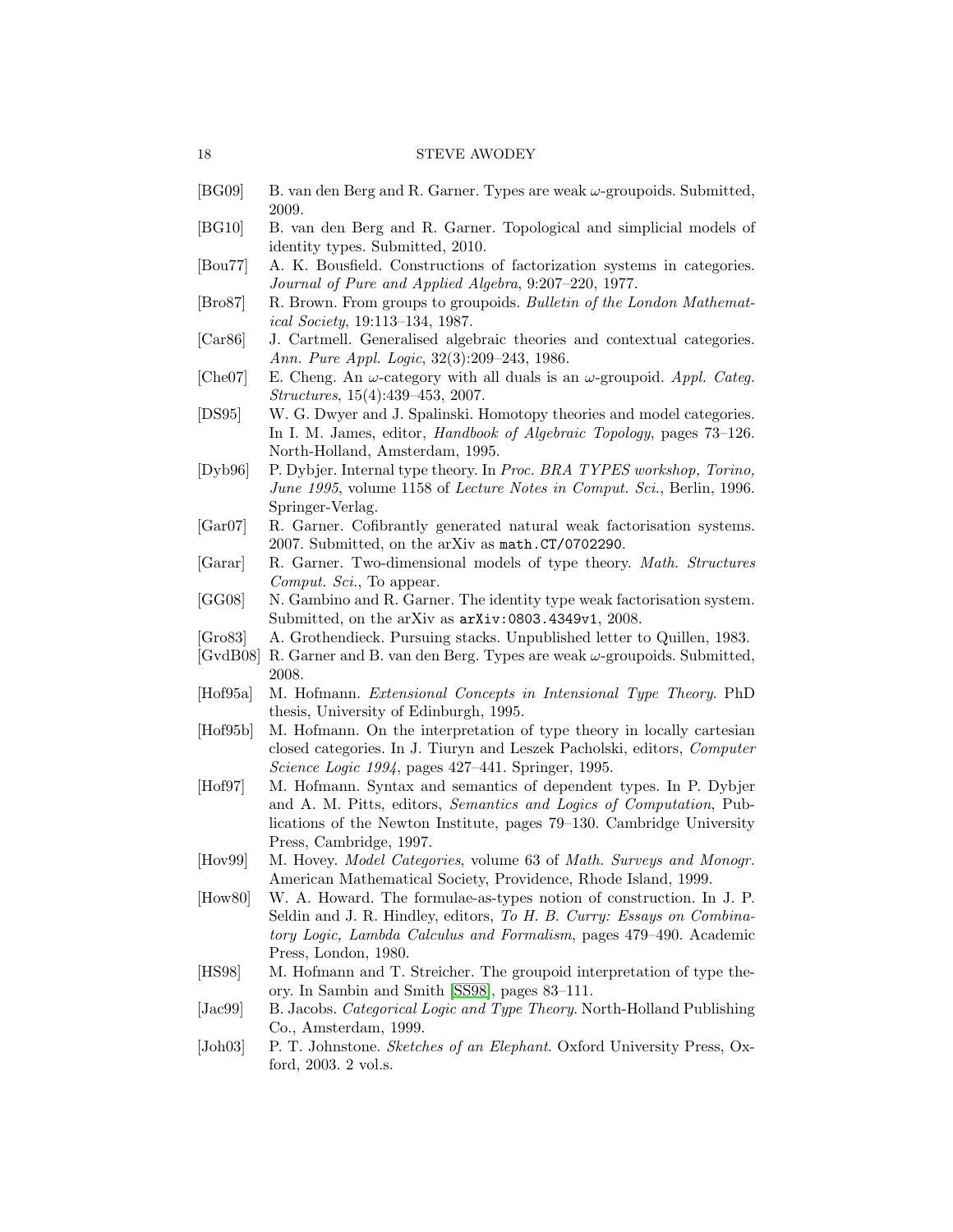- <span id="page-18-10"></span>[Joy] A. Joyal. The Theory of Quasi-Categories. In preparation.
- <span id="page-18-9"></span>[Joy02] A. Joyal. Quasi-categories and Kan complexes. Journal of Pure and Applied Algebra, 175:207–222, 2002.
- <span id="page-18-19"></span>[JT84] A. Joyal and M. Tierney. An Extension of the Galois theory of Grothendieck, volume 51 of Memoirs of the AMS. American Mathematical Society, 1984.
- <span id="page-18-20"></span>[JT91] A. Joyal and M. Tierney. Strong stacks and classifying spaces. In Category Theory (Como, 1990), volume 1488 of Lecture Notes in Math., pages 213–236, Berlin, 1991. Springer.
- <span id="page-18-6"></span>[KV91] M. M. Kapranov and V. A. Voevodsky. ∞-groupoids and homotopy types. Cahiers de Topologie et Géometrie Différentielle Catégoriques, 32(1):29–46, 1991.
- <span id="page-18-17"></span>[Lei02] T. Leinster. A survey of definitions of n-category. Theory Appl. Categ., 10:1–70 (electronic), 2002.
- <span id="page-18-18"></span>[Lei04] T. Leinster. Higher Operads, Higher Categories. Number 298 in London Math. Soc. Lecture Note Ser. Cambridge University Press, Cambridge, 2004.
- <span id="page-18-0"></span>[Lum09] P. L. Lumsdaine. Weak  $\omega$ -categories from intensional type theory. In Typed Lambda-calculus and its applications, 2009.
- <span id="page-18-11"></span>[Lur09] J. Lurie. *Higher Topos Theory*. Princeton University Press, 2009.
- <span id="page-18-1"></span>[ML75] P. Martin-Löf. An intuitionistic theory of types: predicative part. In H. E. Rose and J. C. Shepherdson, editors, Logic Colloquium '73, pages 73–118, Amsterdam, 1975. North-Holland.
- <span id="page-18-5"></span>[ML79] P. Martin-Löf. Constructive mathematics and computer programming. In Proceedings of the 6th International Congress for Logic, Methodology and Philosophy of Science, Amsterdam, 1979. North-Holland.
- <span id="page-18-3"></span>[ML84] P. Martin-Löf. *Intuitionistic Type Theory*. Bibliopolis, Napoli, 1984.
- <span id="page-18-2"></span>[ML98] P. Martin-Löf. An intuitionistic theory of types. In Sambin and Smith [\[SS98\]](#page-19-8), pages 127–172. This paper was originally a 1972 preprint from the Department of Mathematics at the University of Stockholm.
- <span id="page-18-12"></span>[MP00] I. Moerdijk and E. Palmgren. Wellfounded trees in categories. Ann. Pure Appl. Logic, 104:189–218, 2000.
- <span id="page-18-13"></span>[MP02] I. Moerdijk and E. Palmgren. Type theories, toposes and constructive set theory: predicative aspects of AST. Ann. Pure Appl. Logic, 114:155–201, 2002.
- <span id="page-18-8"></span>[MV99] F. Morel and V. Voevodsky.  $A^1$ -homotopy theory of schemes. *Publica*tions Mathématiques de l'I.H.E.S.,  $90:45-143$ , 1999.
- <span id="page-18-4"></span>[NPS90] B. Nordström, K. Petersson, and J. M. Smith. *Programming in Martin*-Löf's Type Theory. An Introduction. Oxford University Press, 1990.
- <span id="page-18-14"></span>[Pal03] E. Palmgren. Groupoids and local cartesian closure. Department of Mathematics Technical Report 2003:21, Uppsala University, 2003.
- <span id="page-18-7"></span>[Qui67] D. Quillen. Homotopical Algebra, volume 43 of Lecture Notes in Mathematics. Springer, Berlin-Heidelberg, 1967.
- <span id="page-18-16"></span>[Rie10] E. Riehl. Algebraic model structures. 2010. on the archive under arXiv:0910.2733v2.
- <span id="page-18-15"></span>[See84] R. A. G. Seely. Locally cartesian closed categories and type theory. Math. Proc. Camb. Phil. Soc., 95:33–48, 1984.